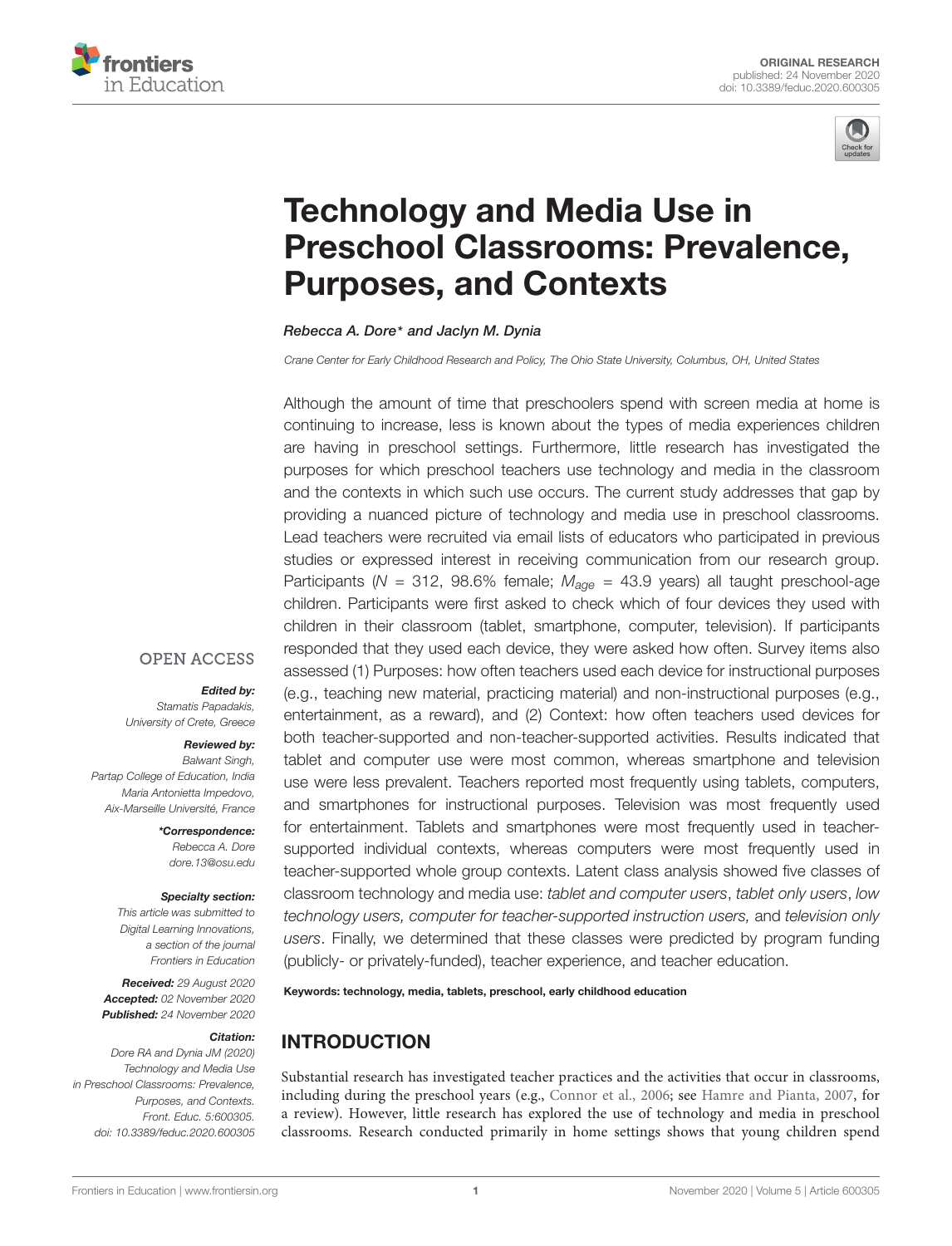a substantial amount of time with technology and media. For instance, preschoolers in the United States, the United Kingdom, Australia, and Portugal spend over 2 h per day with screens [\(Magee et al.,](#page-12-2) [2014;](#page-12-2) [Office of Communications,](#page-12-3) [2017;](#page-12-3) [Rideout,](#page-13-0) [2017;](#page-13-0) [Rodrigues et al.,](#page-13-1) [2020\)](#page-13-1), and from 2013 to 2017, the time United States children spent using mobile devices tripled [\(Rideout,](#page-13-0) [2017\)](#page-13-0). Similar data from China shows that over 40% of 3- to 6-year-olds have more than 2 h of screen time a day [\(Wu et al.,](#page-13-2) [2017\)](#page-13-2). In a study of Greek preschoolers, 95% of parents reported that their child used a mobile device daily or almost daily [\(Papadakis et al.,](#page-12-4) [2019\)](#page-12-4). A recent study showed that over the last two decades, technology and media use in United States home settings during early childhood increased by 32% [\(Goode et al.,](#page-12-5) [2019\)](#page-12-5). Notably, while the vast majority of the literature has focused solely on technology and media use in the home environment, less is known about either the prevalence or the nature (i.e., purposes and contexts) of technology and media use in preschool classrooms. Therefore, the present study examined teachers' reported use of technology and media in preschool classrooms.

## Technology and Media Use in Preschool Classrooms

The little empirical evidence available suggests that teachers are increasingly incorporating technology and media into the classroom. [Vanderloo](#page-13-3) [\(2014\)](#page-13-3) conducted a systematic review of eight international studies that reported daily screen-viewing in early childcare settings. Results showed relatively high levels of daily screen time, with studies of center-based childcare reporting rates of up to 1.3 h of screen time per day. However, this report may significantly underestimate current technology and media use, as many of the included studies focused solely on TV before the rise of mobile devices. A 2015 report found that over half of United States preschool teachers reported using tablets in class at least once a week [\(Northwestern University,](#page-12-6) [2015\)](#page-12-6), and in a 2019 report, preschool teachers' access to technology in the classroom was rising, such that, most had access to the internet (89%), computers (81%), and tablets in the classroom (71%; [Pila et al.,](#page-13-4) [2019\)](#page-13-4). A 2016 study from New Zealand shows that over 60% of public kindergartens reported using tablets and computers in the classroom at least weekly [\(Gerritsen et al.,](#page-12-7) [2016\)](#page-12-7).

## Potential Effects of Classroom Media Use

Understanding the prevalence and nature of classroom technology and media use is essential because these activities may detract from classroom instruction. Concerning home settings, researchers propose that time spent with media could be detrimental to children's development because it displaces other enriching activities like shared reading and caregiver-child interaction. For example, [Khan et al.](#page-12-8) [\(2017\)](#page-12-8) found that in a United States representative sample of over 8000 4-year-olds, higher TV viewing was associated with less frequent parent-child book reading. Furthermore, both the quantity and quality of caregiver speech and caregiver-child engagement are lower during TV viewing as compared to free play or other activities [\(Nathanson and](#page-12-9) [Rasmussen,](#page-12-9) [2011;](#page-12-9) [Pempek et al.,](#page-13-5) [2011\)](#page-13-5). There is also some evidence for an association between preschoolers' home media use and lower levels of school readiness (e.g., [Clarke](#page-12-10) [and Kurtz-Costes,](#page-12-10) [1997;](#page-12-10) [Pagani et al.,](#page-12-11) [2013\)](#page-12-11). Among older children, using less than 2 h of recreational screen time per day was associated with higher global cognition scores [\(Walsh et al.,](#page-13-6) [2018\)](#page-13-6).

It is less clear how these dynamics may play out in the classroom setting. However, classroom activities are likely to be primarily educational and enriching, meaning that technology and media use in the classroom that is unrelated to high-quality instruction may be even more disruptive to development than home use. Technology and media may be provided as a fun or entertaining activity, including as a reward [\(Pila et al.,](#page-13-4) [2019\)](#page-13-4), potentially leading to reduced time for instruction. Furthermore, if instruction occurs via technology and media use, it may not be as high-quality as other types of instruction. For example, evidence suggests that many "educational" apps are not based on evidence on about how children learn best [\(Hirsh-Pasek et al.,](#page-12-12) [2015\)](#page-12-12), do not provide developmentally-appropriate guidance like scaffolded feedback [\(Callaghan and Reich,](#page-12-13) [2018\)](#page-12-13), and rarely provide enough information for teachers to make informed choices prior to use (Dubé et al., unpublished). Even if technology and media use does not displace instruction, it may occur during center or free choice time, which could reduce social interactions with peers and teachers, potentially preventing opportunities for the development of social-emotional skills [\(Elliott and Gresham,](#page-12-14) [1993\)](#page-12-14). Furthermore, some research suggests that certain types of media use are associated with lower executive function skills immediately after exposure [\(Lillard et al.,](#page-12-15) [2015;](#page-12-15) [Huber](#page-12-16) [et al.,](#page-12-16) [2018\)](#page-12-16). Given that executive function is essential for skill development [\(Bierman et al.,](#page-12-17) [2008\)](#page-12-17), using these media in the classroom could disrupt opportunities for learning afterward.

## Purposes and Contexts of Classroom Media Use

Despite reason to believe that technology and media use, in general, may be detrimental for children's learning, technology and media may also be used in positive ways that could enhance learning. Notably, the existing data have primarily focused on access to devices and frequency of use rather than more nuanced pictures of how teachers are using technology and media. However, a position statement by the National Association for the Education of Young Children (NAEYC) purports that technology and media can be effective tools in the classroom when (1) they are used to support learning goals, rather than as an isolated activity, and (2) their use involves co-viewing and coparticipation between adults and children [\(National Association](#page-12-18) [for the Education of Young Children \[NAEYC\],](#page-12-18) [2012\)](#page-12-18). In the current study, we directly examine these two aspects of technology and media.

First, we examined the purposes for which teachers use technology and media in the preschool classroom: the extent to which they are being used for instructional purposes and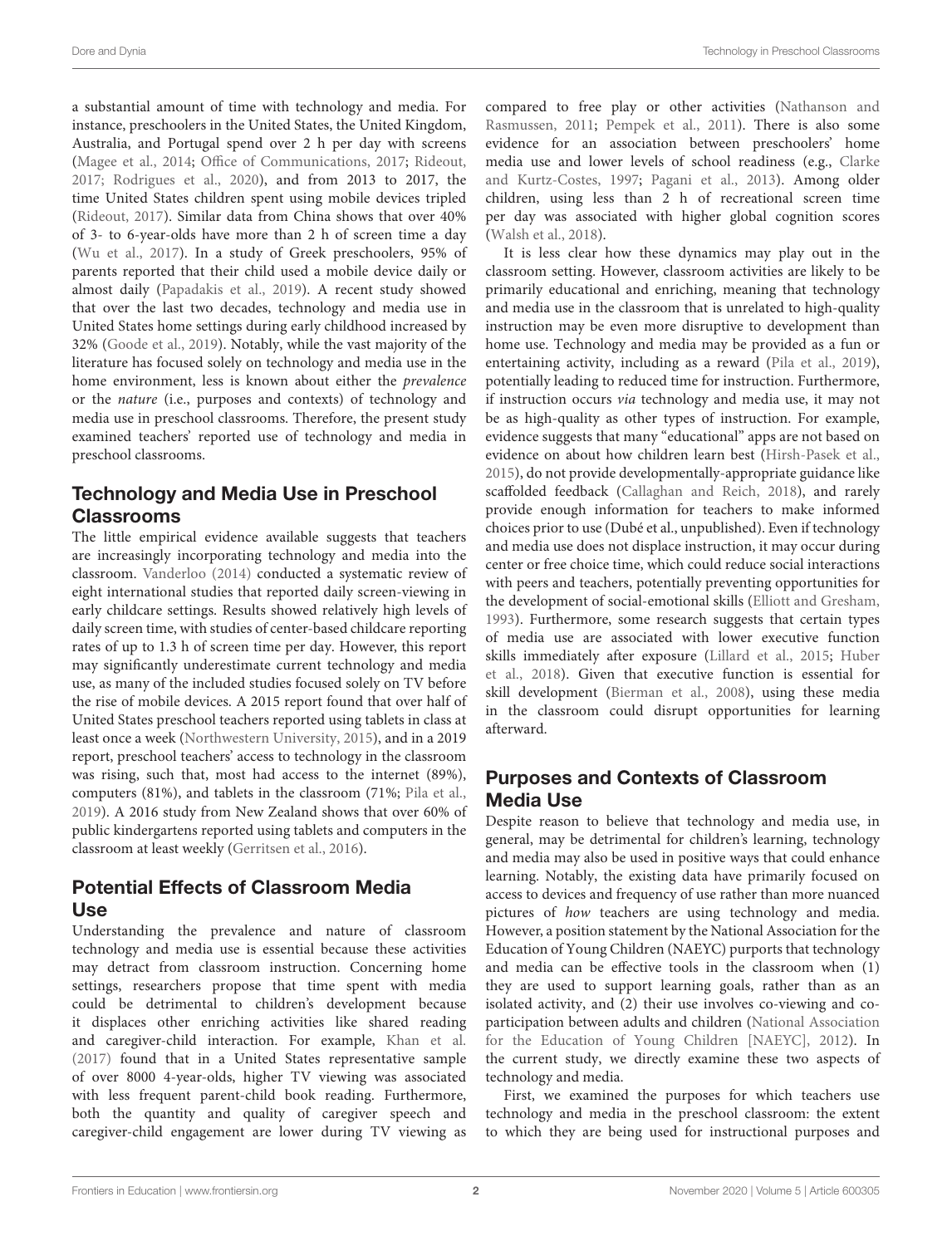non-instructional purposes. Some existing research has explored the use of specific educational media content in the classroom. Studies have shown positive impacts of classroom technology and media interventions on literacy [\(Penuel et al.,](#page-13-7) [2012\)](#page-13-7), vocabulary [\(Dore et al.,](#page-12-19) [2019\)](#page-12-19), math [\(Schacter et al.,](#page-13-8) [2016;](#page-13-8) [McCarthy et al.,](#page-12-20) [2018\)](#page-12-20), computational thinking [\(Portelance et al.,](#page-13-9) [2016\)](#page-13-9), English language learning [\(Michael Cohen Group,](#page-12-21) [2013\)](#page-12-21) and health and safety knowledge [\(Borzekowski and Henry,](#page-12-22) [2010\)](#page-12-22) during preschool. Based on these and similar findings, experts have argued that educational media could be beneficial for learning in preschool settings [\(Pasnik et al.,](#page-12-23) [2016\)](#page-12-23) and have called for better models to understand its appropriate use [\(Daugherty](#page-12-24) [et al.,](#page-12-24) [2014\)](#page-12-24). If teachers primarily use educational media and use technology in service of their curricular goals, it may supplement instruction and benefit students' learning. Yet, it is unclear how much teachers currently use technology and media for instructional purposes in the absence of researcherdriven interventions.

Second, we examined the context in which classroom technology and media use occurred: the extent to which it occurs in teacher-supported contexts and non-teacher-supported contexts. Studies outside of the classroom have found that adult facilitation, also called joint media engagement, can support children's comprehension and learning from media [\(Stevens and Penuel,](#page-13-10) [2010;](#page-13-10) [Takeuchi and Stevens,](#page-13-11) [2011;](#page-13-11) see [Dore and Zimmermann,](#page-12-25) [2020,](#page-12-25) for a review). For example, [Strouse et al.](#page-13-12) [\(2013\)](#page-13-12) trained one group of parents to pause an educational video while watching with their child, ask questions, and encourage their child to retell parts of the story. Other parents in the study were asked to watch the video with their child as usual. Results showed that when parents interacted with their child, children understood the story better and learned more words. Thus, if teachers often use technology and media in teacher-supported contexts, such use may benefit students' learning by providing new vocabulary and new topics for discussion [\(Lavigne et al.,](#page-12-26) [2015\)](#page-12-26). Indeed, researchers have argued that it is how teachers implement classroom technology that influences its effectiveness [\(Couse](#page-12-27) [and Chen,](#page-12-27) [2010\)](#page-12-27). However, as with instructional purposes, little is known about the extent to which teachers use technology and media in the context of teacher-supported instruction as opposed to providing technology and media for children to use independently.

# Predictors of Classroom Technology and Media Use

Beyond describing the prevalence and nature of classroom technology and media use, it is essential to examine the characteristics of the teacher, classroom, and program that may be related to the use of technology and media. This information will be valuable in understanding whether programs or teachers with specific characteristics should be targeted for future interventions aiming to influence classroom technology and media use. Indeed, existing evidence suggests that technology and media use may vary based on the characteristics of the teacher, classroom,

and program. [Vanderloo](#page-13-3) [\(2014\)](#page-13-3) found that higher levels of teacher education were associated with lower screen time in early childcare settings, whereas [Blackwell et al.](#page-12-28) [\(2014\)](#page-12-28) found that teacher experience was related to more negative attitudes toward classroom technology use and lower levels of use. [Christakis et al.](#page-12-29) [\(2006\)](#page-12-29) also found that program schedule (i.e., offering extended hours) and being in a low-SES neighborhood were associated with higher TV viewing. Similarly, [Blackwell et al.](#page-12-28) [\(2014\)](#page-12-28) found that teachers who taught lower SES students had more favorable attitudes toward and higher levels of classroom technology use. More recently, [Pila et al.](#page-13-4) [\(2019\)](#page-13-4) found that in a 2018 survey, non-Head-Start center-based programs had greater access to technology than Head Start programs but not significantly more use of these devices. These data suggest that teacher, classroom, and program characteristics may influence the technology and media use that children experience in the preschool setting. However, as with the rest of the literature in this area, these studies have focused primarily on the frequency of use rather than on how media and technology is being used across different teachers and programs.

# The Current Study

In sum, technology and media use is increasingly prevalent during the early childhood years, yet little is known about its use in preschool classrooms, The current study is unique in that it goes beyond prevalence to examine the purposes and contexts of preschool classroom technology and media use, as well as the extent to which the characteristics of teachers, classrooms, and programs may be related to technology and media use. Most prior studies have focused solely on prevalence without examining the extent to which teachers use technology and media for instructional purposes and in teacher-supported contexts. It is vital to fill this gap because technology and media use may be either detrimental or beneficial to children's learning, depending on how it is used. Furthermore, many prior studies are from 2015 and earlier, whereas the availability and accessibility of technology has changed drastically in the last 5 years, potentially increasing technology and media use in preschool classrooms and leading to shifts in the characteristics of teachers, classrooms, and programs that may predict use. Thus, the current study addresses three exploratory aims: (1) Establish the frequency, purposes (instructional or non-instructional), and contexts (teachersupported or not teacher-supported) for which preschool teachers report using technology and media. (2) Identify whether and to what extent preschool teachers' classroom technology and media use can be represented by distinct classes, and (3) Examine demographic and classroom predictors of teachers' technology and media use.

# MATERIALS AND METHODS

## **Recruitment**

To recruit participants for this study, we drew upon databases of educators who participated in previous studies on the effects of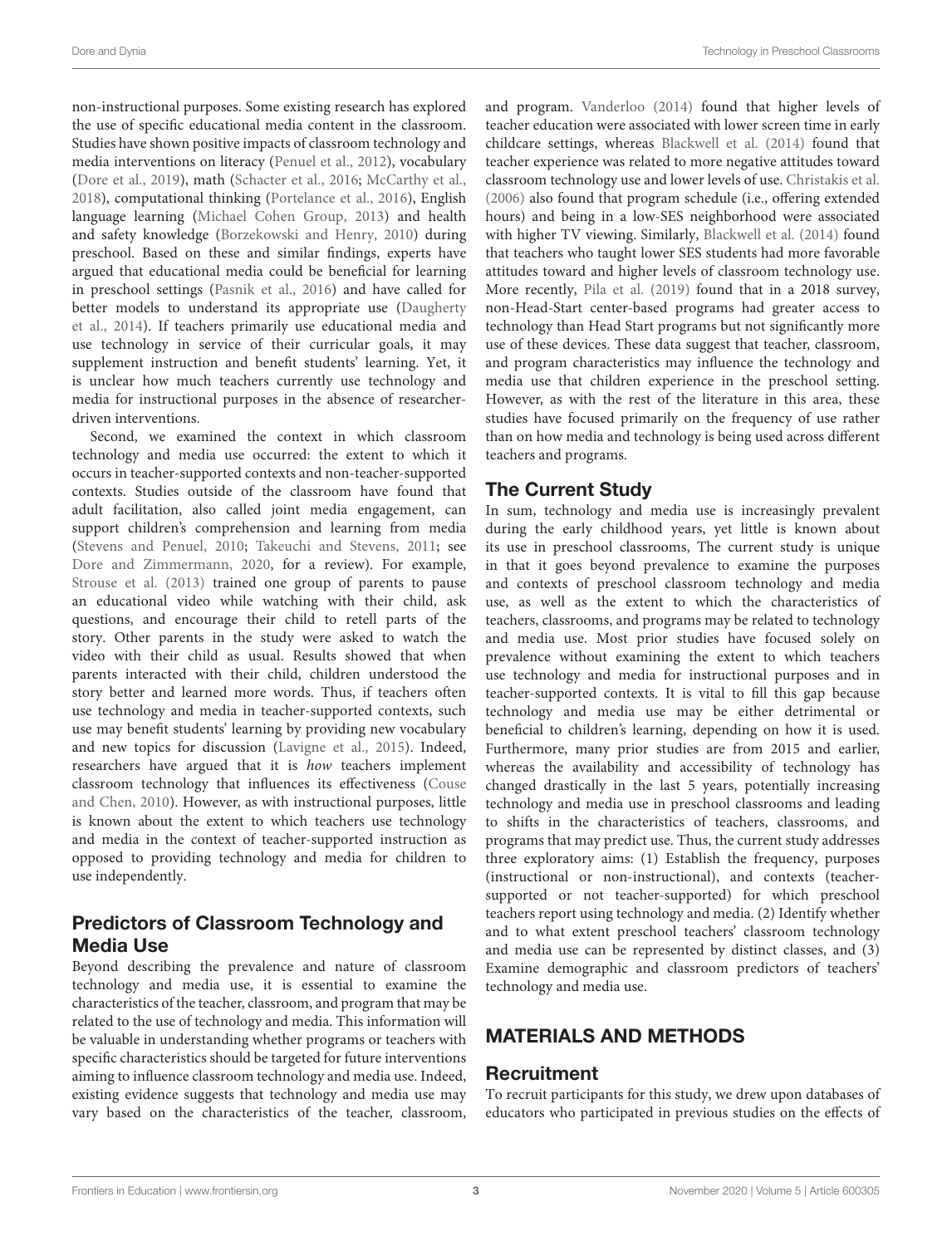preschool experiences on children's development and a database of educators who previously expressed interest in receiving communication from our research group. Although the latter database could include national and international educators, in practice, the majority were likely from Ohio, based on the groups of educators who are likely to be familiar with our research group. In total, the survey was sent to 1,835 individuals via a Qualtrics link. Individuals identified in our data as lead preschool classroom teachers were asked to take the survey, and individuals identified as administrators and program coordinators were asked to send the survey to the lead teachers they work with. The role of current lead teacher was confirmed at study enrollment. Participating teachers had the opportunity to enter into a lottery to receive 1 of 125 Amazon gift cards worth \$20 for completing the survey.

## **Participants**

A total of 317 early childhood lead teachers participated and were included in these analyses. An additional 125 individuals started the survey but were not eligible to participate because they reported that they were not lead teachers, and an additional twenty teachers began the survey but did not complete all technology survey items (see below), so they were excluded from the final sample. Furthermore, an additional seven teachers reported teaching only children under three or over five and were excluded as they did not teach preschool-age children. The majority of teachers in our final sample were female (98.6%) and White, non-Hispanic/Latino (83.9%,  $n = 266$ ). Teachers were an average of about 44-years-old  $(SD = 10.89$  years, Range = 24 to 78 years). Most of the teachers had obtained a bachelor's degree (37.8%,  $n = 120$ ), whereas one teacher did not have a high school diploma (0.3%), four teachers had obtained a high school diploma (1.3%), 13 had completed some college (4.1%), 29 had obtained an associate's degree (9.1%), 97 had obtained a master's degree (30.6%), and five had obtained a doctoral degree (1.6%); 48 unreported (15.1%). Teachers reported having an average of 12.83 years of experience as a lead teacher  $(SD = 8.96$  years, Range = 1 to 39 years). Teachers represented the geographic diversity of the state: 33% urban, 38% suburban, and 29% rural.

## Procedure

Teachers were sent the original email invitation to participate in the survey via a Qualtrics link in January 2020. Teachers that did not respond were sent weekly email reminders for up to 3 weeks.

## Measures

## Technology and Media Use

We used researcher-created items to assess teachers' technology and media use. Teachers were first asked to check which of the four devices (tablet, smartphone, computer, and television) they used with children in their classroom or if they did not use any of these devices. If they reported using a specific device, they were then asked how often they used that device in the classroom for instructional or entertainment purposes. This wording was used to clarify that teachers should exclude device use solely for documentation or other classroom management tasks (e.g., taking attendance, reporting results of child assessments). Five

response options were given: Never, Less than once a week, About once a week, 2 to 3 times a week, and Every day. For devices that they reported using, teachers were also asked about the purposes for which and contexts in which they used the device (see **[Tables 1](#page-3-0)**, **[2](#page-4-0)**). These included two instructional purposes (teaching new material and practicing or reviewing already learned material) and four non-instructional purposes (for entertainment, to occupy a child/children during center time or while working with another small group, to occupy a child/children during a transition, and as a reward), resulting in six items for each device. Contexts included four group sizes (whole group, small group, pair, and individual) that were each asked about in both teacher-supported contexts (e.g., "How often do you use tablets for teacher-supported whole group instruction?") and non-teacher-supported contexts (e.g., "How often do you use tablets for whole class use without teacher support?"), resulting in eight items for each device. Context items were not asked for television as we expected television would be used only in whole group settings, and it was unclear how respondents would define teacher-supported vs. non-teachersupported television use. Response options were the same as for overall frequency, from Never to Every day.

#### Teacher and Program Characteristics

Several questions were included to obtain information about teacher and program characteristics that might be related to classroom technology and media use. Teachers were asked to report their highest level of education, how many years they had spent working as a lead or senior teacher, their age, whether their program was state-funded, whether their program was located in an urban, suburban, or rural setting, whether children in their classroom were in a half-day or fullday program, and how many days a week children in their classroom attended. Education was from 0 to 9 where 0 is Eighth grade or less, and 9 is a Doctoral degree. For experience, teachers entered the number of years they had been a lead teacher. For teachers' age, teachers entered their birthdate, and their age was calculated automatically. For state-funding, teachers checked whether either of the classifications "Statefunded Prekindergarten program (Targeted enrollment)" or "State-funded Prekindergarten program (Universal enrollment)" described their current program. For setting, teachers chose between urban, suburban, and rural. For half-day/full-day and days per week, we created a combined variable that accounted for children's time in the classroom by coding half-day as 1 and fullday as 2 and multiplying by days per week, such that the variable ranged from 3 (3 half-days per week) to 10 (5 full days per week).

<span id="page-3-0"></span>TABLE 1 | Frequencies of teachers' reported technology and media use.

|            |     | Every day 2 to 3 times a About once a<br>week | week | Less than<br>once a week | Never |
|------------|-----|-----------------------------------------------|------|--------------------------|-------|
| Tablet     | 20% | 15%                                           | 12%  | 17%                      | 37%   |
| Computer   | 27% | 7%                                            | 7%   | 9%                       | 50%   |
| Smartphone | 5%  | 3%                                            | 3%   | 3%                       | 86%   |
| Television | 8%  | 3%                                            | 6%   | 7%                       | 76%   |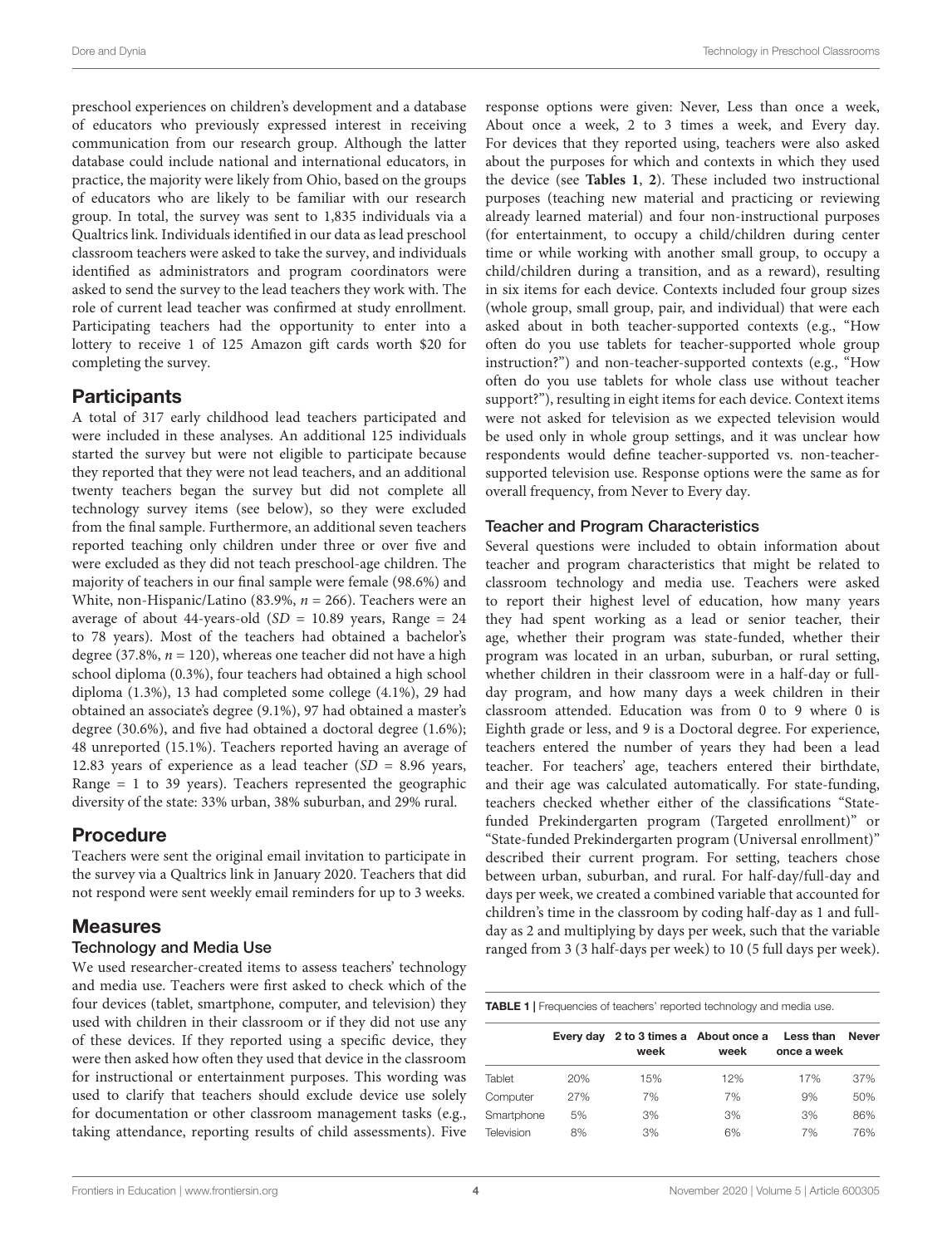<span id="page-4-0"></span>TABLE 2 | Frequencies for purposes of teachers' reported technology and media use.

|                                            | Every day | 2 to 3 times a week | About once a week | Less than once a week | <b>Never</b> |
|--------------------------------------------|-----------|---------------------|-------------------|-----------------------|--------------|
| <b>Tablet</b>                              |           |                     |                   |                       |              |
| <i><b>Instructional</b></i>                |           |                     |                   |                       |              |
| Teaching new material                      | 3%        | 13%                 | 17%               | 34%                   | 32%          |
| Reviewing already learned material         | 10%       | 20%                 | 23%               | 29%                   | 18%          |
| Non-instructional                          |           |                     |                   |                       |              |
| Entertainment                              | 12%       | 10%                 | 13%               | 26%                   | 39%          |
| Occupy a child/children during center time | 12%       | 8%                  | 11%               | 16%                   | 54%          |
| Occupy a child/children during transition  | 1%        | 3%                  | 8%                | 13%                   | 76%          |
| As a reward for good behavior              | 2%        | 9%                  | 13%               | 17%                   | 59%          |
| Computer                                   |           |                     |                   |                       |              |
| <i><b>Instructional</b></i>                |           |                     |                   |                       |              |
| Teaching new material                      | 15%       | 19%                 | 22%               | 28%                   | 17%          |
| Reviewing already learned material         | 23%       | 23%                 | 17%               | 18%                   | 17%          |
| Non-instructional                          |           |                     |                   |                       |              |
| Entertainment                              | 14%       | 13%                 | 14%               | 28%                   | 30%          |
| Occupy a child/children during center time | 3%        | 6%                  | 7%                | 11%                   | 73%          |
| Occupy a child/children during transition  | 5%        | 4%                  | 5%                | 8%                    | 77%          |
| As a reward for good behavior              | 1%        | 3%                  | 4%                | 13%                   | 78%          |
| Smartphone                                 |           |                     |                   |                       |              |
| <b>Instructional</b>                       |           |                     |                   |                       |              |
| Teaching new material                      | 2%        | 2%                  | 15%               | 36%                   | 45%          |
| Reviewing already learned material         | 6%        | 2%                  | 6%                | 38%                   | 47%          |
| <b>Non-instructional</b>                   |           |                     |                   |                       |              |
| Entertainment                              | 6%        | 4%                  | 11%               | 26%                   | 53%          |
| Occupy a child/children during center time | 0%        | 2%                  | 2%                | 6%                    | 89%          |
| Occupy a child/children during transition  | 2%        | 4%                  | 4%                | 15%                   | 74%          |
| As a reward for good behavior              | 2%        | 2%                  | 6%                | 4%                    | 85%          |
| <b>Television</b>                          |           |                     |                   |                       |              |
| Instructional                              |           |                     |                   |                       |              |
| Teaching new material                      | 8%        | 8%                  | 14%               | 32%                   | 38%          |
| Reviewing already learned material         | 8%        | 9%                  | 9%                | 29%                   | 45%          |
| <b>Non-instructional</b>                   |           |                     |                   |                       |              |
| Entertainment                              | 12%       | 7%                  | 11%               | 49%                   | 22%          |
| Occupy a child/children during center time | 3%        | 1%                  | 0%                | 9%                    | 87%          |
| Occupy a child/children during transition  | 4%        | 0%                  | 1%                | 9%                    | 86%          |
| As a reward for good behavior              | 1%        | 0%                  | 5%                | 20%                   | 74%          |

# RESULTS

## **Frequency**

See **[Table 1](#page-3-0)** for frequencies of teachers' reported technology and media use. Twenty percent of teachers reported using tablets daily with students in their classroom, 15% reported using tablets 2 to 3 times a week, 12% reported using tablets about once a week, 17% reported using tablets less than once a week, and 37% reported never using tablets with children in their classroom. (Note that numbers do not sum to 100 due to rounding.) For computers, 27% of teachers reported daily use, 7% reported 2 to 3 times a week, 7% reported about once a week, 9% reported less than once a week, and 50% reported never using computers with children in their classroom. Smartphones were used less frequently, with 5% reporting daily smartphone use, 3% using smartphones 2 to 3 times a week, 3% about once a week, 3% less than once a

week, and 86% of teachers reporting never using smartphones with children in their classrooms. Television use was almost as infrequent, with 8% of teachers reporting television use daily, 3% reporting use 2 to 3 times a week, 6% reporting about once a week, 7% less than once a week, and 76% reporting never using television with children in their classrooms.

In subsequent sections, we only describe the purposes and contexts of media use for teachers who reported using each device in their classroom. For example, the 37% of teachers who reported never using tablets are not represented in the purpose and context data for tablets.

#### Purposes

See **[Table 2](#page-4-0)** for frequencies for all purposes for all devices. Of teachers who reported using tablets and computers in the classroom, practicing or reviewing already learned material was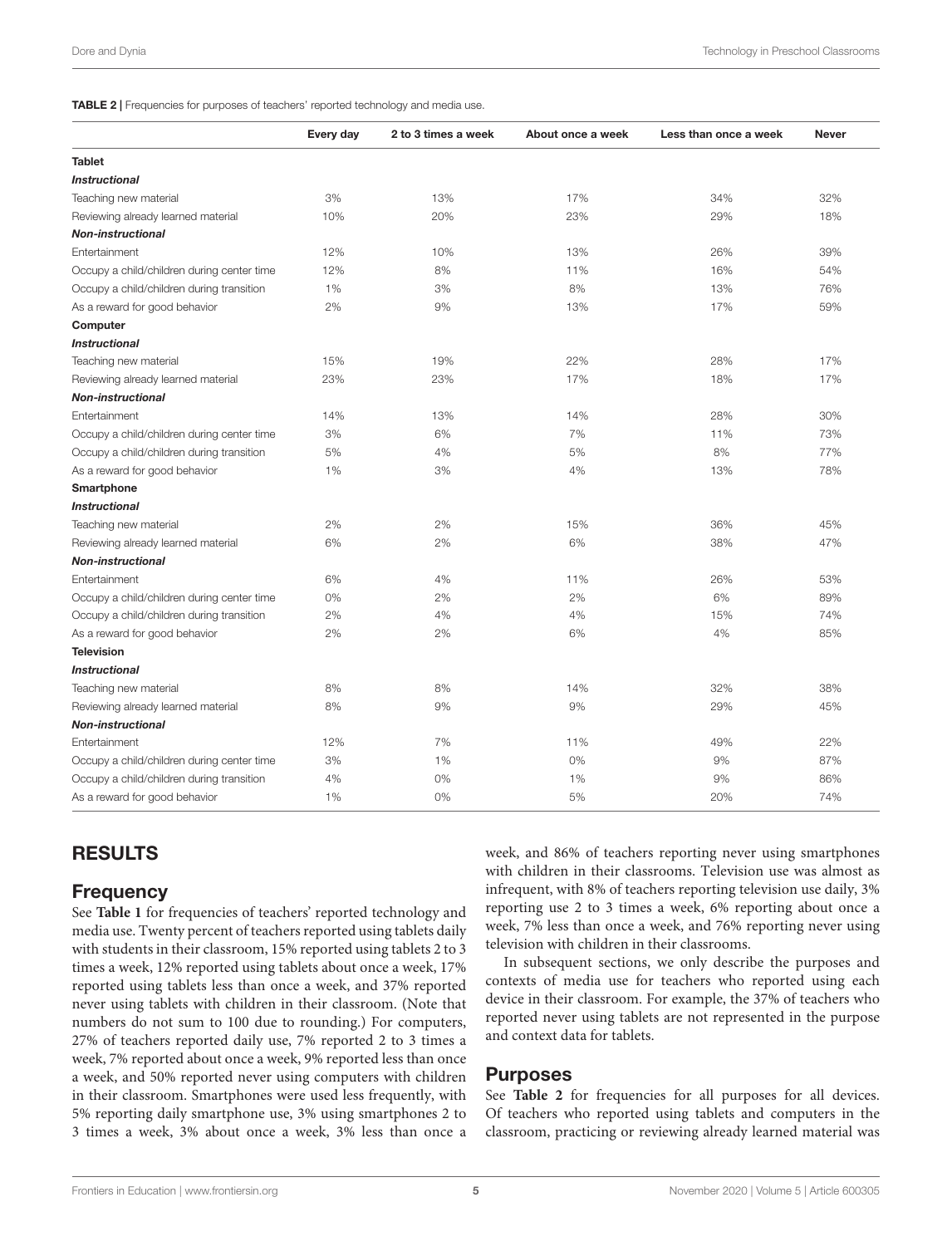the most common purpose (53% reported at least once a week for tablet and 63% reported at least once a week for computer) with teaching new material also prevalent (33% at least once a week for tablet and 56% at least once a week for computer). Tablet and computer use for non-instructional purposes was less prevalently reported, but each of the non-instructional purposes was reported at least sometimes by between 22 and 70% of teachers who used tablets or computers, with entertainment the most common (61% at least sometimes for tablets and 70% at least sometimes for computers).

Of teachers who reported using smartphones in the classrooms, 55% used them to teach new material at least sometimes, and 53% used them to practice already learned material at least sometimes. Forty-seven percent of teachers reported using smartphones for entertainment at least sometimes, whereas teachers reported using smartphones for other non-instructional uses between 11–26% at least sometimes. For teachers that reported using TV in the classroom, 78% of teachers reported using TV at least sometimes for entertainment. Thirteen to 26% of teachers reported using TV for other non-instructional purposes at least sometimes. Sixtytwo percent of teachers reported using TV to teach new material and 55% reported using TV to practice already learned material.

## **Contexts**

See **[Table 3](#page-6-0)** for frequencies for all contexts for all devices. Among teachers who used tablets and smartphones in the classroom, teacher-supported individual instruction was most prevalent (80% at least sometimes for tablets and 66% at least sometimes for smartphones). Other types of teacher-supported contexts were also relatively prevalent, with between 58 and 78% of teachers who use tablets reporting using devices in teacher-supported pair, small group, or whole group contexts at least sometimes and between 38 and 51% of teachers who use smartphones reporting using them in these contexts at least sometimes. For non-teachersupported contexts, individual use was again the most prevalent, with 65% of teachers who use tablets reporting using devices for non-teacher-supported individual use at least sometimes. Other non-teacher-supported contexts were relatively less prevalent, with 35 to 41% reporting using tablets in non-teacher-supported pair, small group, or whole group contexts at least sometimes. For smartphones, all non-teacher-supported contexts were less prevalent, with between 13 and 15% of teachers who use smartphones using them in non-teacher-supported contexts at least sometimes.

Computers were used more frequently for teacher-supported whole group instruction (86% at least sometimes). Using computers in teacher-supported individual, pair, or small group contexts was relatively less prevalent (41 to 55% at least sometimes). Non-teacher-supported computer use was infrequently reported (24 to 35% at least sometimes).

## Latent Class Analysis

For Aim 2, we completed latent class analyses (LCA) in Mplus 8 [\(Muthén and Muthén,](#page-12-30) [2008\)](#page-12-30). Before completing the LCA, we completed data transformations for each of our variables by dichotomizing each item. For device use, responses were transformed to a score of 1 if the teachers reported ever using that device in their classrooms. If teachers reported never using the device, the response was transformed to 0.

For the purposes for which teachers reported using devices, we aggregated across all devices to create two dichotomous scores for instructional purposes and non-instructional purposes. For instructional purposes, teachers received a score of 1 if they reported ever using any device for either of the two instructional purposes (see **[Table 2](#page-4-0)**); teachers received a score of 0 if they never reported using any device for either of the two instructional purposes. Similarly, for non-instructional purposes, teachers received a score of 1 if they reported ever using any device for any of the four non-instructional purposes (see **[Table 2](#page-4-0)**); teachers received a score of 0 if they never reported using any device for any of the four non-instructional purposes.

Finally, a similar dichotomizing was conducted for context, aggregating across all devices to create two dichotomous scores for teacher-supported use and non-teacher-supported use. For teacher-supported use, teachers received a score of 1 if they reported ever using any device in any of the four teachersupported contexts; teachers received a score of 0 if they never reported using any device in any of the four teacher-supported contexts (see **[Table 3](#page-6-0)**). Similarly, for non-teacher-supported use, teachers received a score of 1 if they reported ever using any device in any of the four non-teacher-supported contexts (see **[Table 3](#page-6-0)**); teachers received a score of 0 if they never reported using any device in any of the four non-teachersupported contexts.

We completed LCAs for three to seven classes to find the model that best characterized class membership. The following fit criteria were used to determine the best fitting model: LogLikelihood, Bayesian Information Criteria (BIC), Akaike Information Criteria (AIC), Vuong-Lo-Mendell-Rubin (VLMR) Likelihood Ratio Test, Lo-Mendell-Rubin (LMR) Likelihood Ratio Test, Bootstrapped Likelihood Ratio Test (BLRT), entropy, the presence of a reasonable number of children assigned to each class [\(Nylund-Gibson and Choi,](#page-12-31) [2018\)](#page-12-31), and theoretical interpretability. For BIC and AIC, lower values indicate better fit [\(Kline,](#page-12-32) [2011\)](#page-12-32). When VLMR, LMR, and BLRT have significant  $p$ -values, the  $K$  number of classes is a better fitting model than the  $K-1$  number of classes [\(Nylund et al.,](#page-12-33) [2007\)](#page-12-33). Entropy indicates how well individuals were assigned to a class, and values closer to 1 mean better assignment [\(Clark and Muthén,](#page-12-34) [2009\)](#page-12-34). There should be enough respondents in each class to examine associations between classes and other variables [\(Jung and Wickrama,](#page-12-35) [2008\)](#page-12-35), and the final model should be theoretically interpretable.

The model that was the best fit for the data based on the fit indices and theoretical interpretability was the five-class model (see **[Table 4](#page-6-1)** for fit indices for each of the models.) The five-class solution had relatively low BIC and AIC values compared to the other models. VLMR, LMR, and BLRT values were significant for the five-class solution ( $ps < 0.03$ ), but not the 6-class solution. Entropy was high (0.862). Finally, the five-class solution had a sufficient sample size in each class and was theoretically interpretable. The five classes were: tablet and computer users  $(n = 115, 36.3\%)$ , tablet only users  $(n = 98, 30.9\%)$ , low technology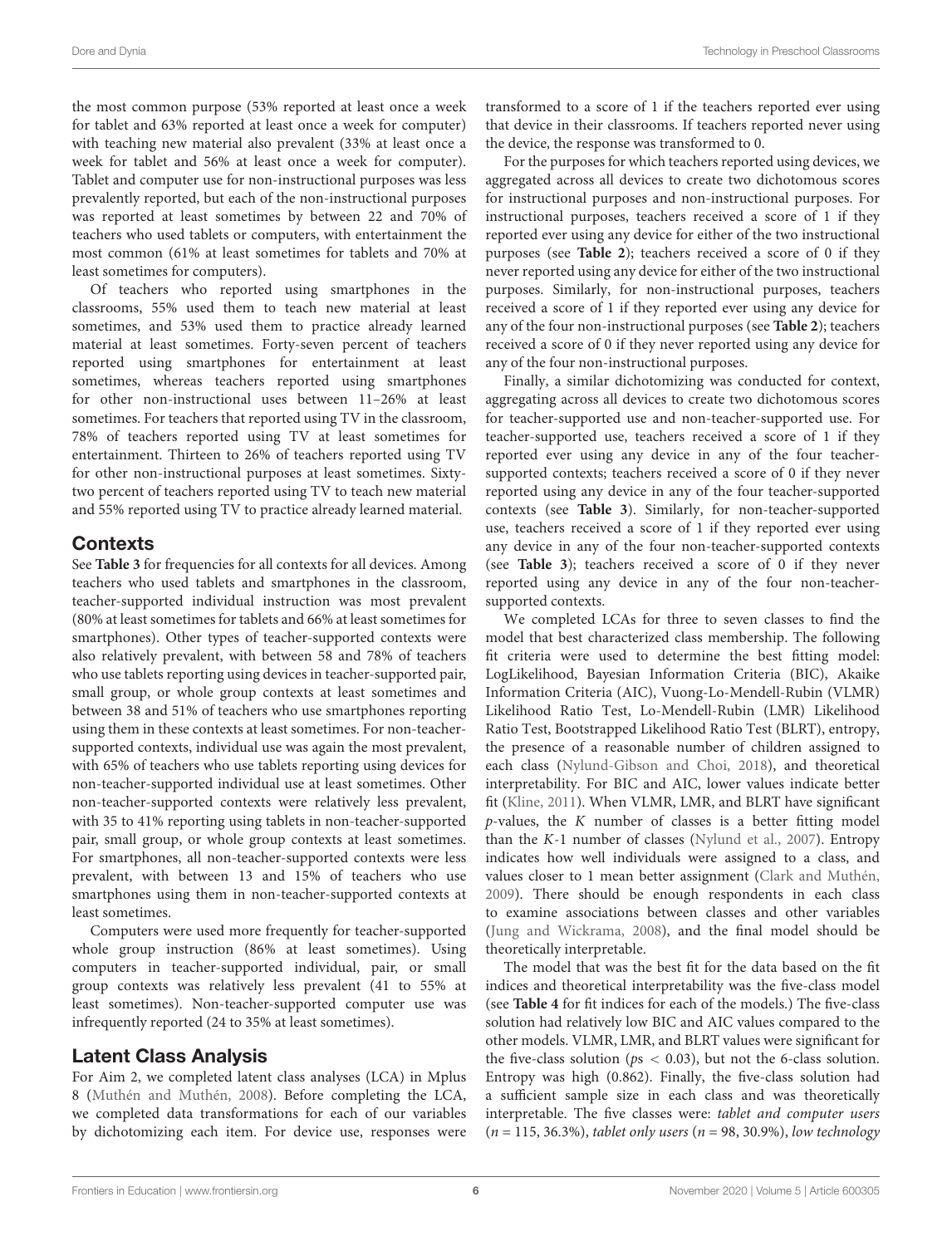<span id="page-6-0"></span>TABLE 3 | Frequencies for contexts of teachers' reported technology and media use.

|                       |     |     | About once a week | Less than once a week | <b>Never</b> |
|-----------------------|-----|-----|-------------------|-----------------------|--------------|
| <b>Tablet</b>         |     |     |                   |                       |              |
| Teacher-supported     |     |     |                   |                       |              |
| Whole group           | 8%  | 12% | 12%               | 26%                   | 41%          |
| Small group           | 5%  | 14% | 21%               | 38%                   | 22%          |
| Pair                  | 2%  | 10% | 16%               | 31%                   | 42%          |
| Individual            | 9%  | 20% | 24%               | 27%                   | 20%          |
| Non-teacher-supported |     |     |                   |                       |              |
| Whole group           | 6%  | 4%  | 9%                | 15%                   | 65%          |
| Small group           | 4%  | 9%  | 12%               | 16%                   | 59%          |
| Pair                  | 2%  | 6%  | 11%               | 18%                   | 62%          |
| Individual            | 16% | 16% | 14%               | 19%                   | 35%          |
| Computer              |     |     |                   |                       |              |
| Teacher-supported     |     |     |                   |                       |              |
| Whole group           | 36% | 16% | 19%               | 15%                   | 14%          |
| Small group           | 4%  | 12% | 16%               | 24%                   | 45%          |
| Pair                  | 2%  | 10% | 8%                | 20%                   | 59%          |
| Individual            | 5%  | 11% | 15%               | 18%                   | 50%          |
| Non-teacher-supported |     |     |                   |                       |              |
| Whole group           | 4%  | 7%  | 8%                | 14%                   | 67%          |
| Small group           | 4%  | 6%  | 7%                | 11%                   | 73%          |
| Pair                  | 2%  | 4%  | 6%                | 11%                   | 76%          |
| Individual            | 8%  | 8%  | 8%                | 11%                   | 65%          |
| Smartphone            |     |     |                   |                       |              |
| Teacher-supported     |     |     |                   |                       |              |
| Whole group           | 11% | 4%  | 11%               | 26%                   | 49%          |
| Small group           | 2%  | 4%  | 11%               | 34%                   | 49%          |
| Pair                  | 2%  | 4%  | 6%                | 26%                   | 62%          |
| Individual            | 4%  | 9%  | 15%               | 38%                   | 34%          |
| Non-teacher-supported |     |     |                   |                       |              |
| Whole group           | 0%  | 2%  | 0%                | 11%                   | 87%          |
| Small group           | 2%  | 2%  | 2%                | 9%                    | 85%          |
| Pair                  | 0%  | 2%  | 2%                | 9%                    | 87%          |
| Individual            | 0%  | 4%  | 4%                | 6%                    | 85%          |

users ( $n = 48, 15.1\%$ ), computer for teacher-supported instruction users ( $n = 42, 13.2\%$ ), and TV only users ( $n = 14, 4.4\%$ ). (see **[Figure 1](#page-7-0)** and **[Table 5](#page-7-1)**).

After selecting the five-class model, we examined the differences in the means for each of the eight variables (tablet use, computer use, smartphone use, television use, instructional purposes, non-instructional purposes, teachersupported contexts, and non-teacher-supported contexts) using

<span id="page-6-1"></span>

| <b>TABLE 4</b>   Model fit indices for LCA. |                                                                   |  |  |  |                               |  |  |      |             |  |
|---------------------------------------------|-------------------------------------------------------------------|--|--|--|-------------------------------|--|--|------|-------------|--|
|                                             | Classes -2LL df AIC                                               |  |  |  | BIC Entropy $\chi^2$ VLMR LMR |  |  |      | <b>BLRT</b> |  |
| 3                                           | $-1094.07$ 26 2240.13 2334.86 0.997 0.0007                        |  |  |  |                               |  |  |      |             |  |
| $\overline{4}$                              | $-1074.64$ 35 2219.28 2350.85 0.999 0.9951 0.0001 0.0002 < 0.0001 |  |  |  |                               |  |  |      |             |  |
| -5                                          | $-1064.29$ 44 2216.59 2381.98 0.862 0.0004 0.02                   |  |  |  |                               |  |  | 0.03 | 0.01        |  |
| 6                                           | $-1054.45$ 53 2214.90 2414.12 0.893 1.0000 0.07                   |  |  |  |                               |  |  | 0.07 | 0.03        |  |
| 7                                           | $-1049.15$ 62 2222.31 2455.36 0.913 0.8438 0.15 0.15              |  |  |  |                               |  |  |      | 0.38        |  |

Bold indicates the selected model. −2LL, −2 log-likelihood; df, degrees of freedom; AIC, Akaike Information Criterion; BIC, Bayesian Information Criterion.

one-way ANOVAs. There were several statistically significant differences between classes' means for device use, context, and purpose. For tablet use, tablet only users were significantly more likely to use tablets than teachers in all other groups  $(ps \le 0.001)$ . Similarly, tablet and computer users were significantly more likely to use tablets than the other three groups (ps < 0.001). Furthermore, computer for teachersupported instruction users were significantly more likely to use tablets than both low technology users or TV only users ( $ps < 0.012$ ), which did not differ significantly from each other  $(ps = 0.593)$ .

For computer use, tablet and computer users were significantly more likely to use computers than teachers in all other groups ( $ps < 0.001$ ). Computer for teacher-supported instruction users were significantly more likely to use computers than the other three groups ( $ps < 0.001$ ). Tablet only users, TV only users, and low technology users did not differ from each other ( $ps > 0.058$ ).

For smartphone use, computer for teacher-supported instruction users were significantly more likely to use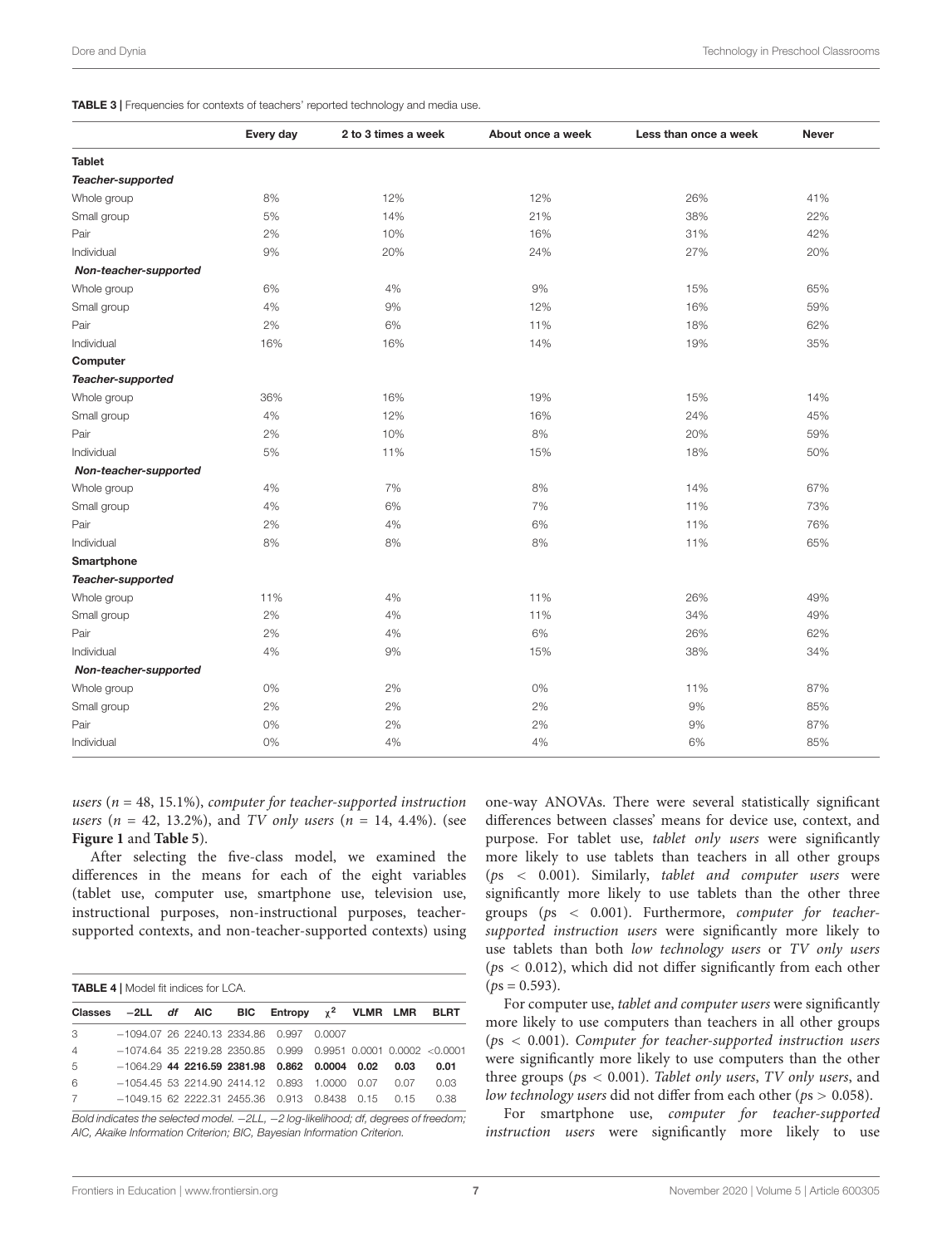

<span id="page-7-0"></span>smartphones than teachers in all other groups ( $ps < 0.008$ ). Additionally, tablet and computer users and tablet only users were significantly more likely to use smartphones than *low technology* users ( $ps < 0.043$ ). There were not significant differences between the remaining classes ( $ps > 0.153$ ).

For TV use, TV only users were significantly more likely to use a TV in their classrooms than teachers in all other groups ( $ps < 0.001$ ). Additionally, tablet only users were significantly more likely to use TV than the other three groups ( $ps < 0.032$ ). TV use in the tablet and computer user and computer for teacher-supported instruction user classes did not significantly differ from each other in TV use ( $ps = 0.819$ ), but teachers in both classes were significantly more likely to use TV than those in the low technology users class  $(ps < 0.003)$ .

For instructional purposes, low technology users were significantly less likely to use devices for instructional purposes in comparison to the other four classes ( $ps < 0.001$ ). There were not significant differences between the other four classes ( $ps > 0.058$ ). Similarly, low technology users were significantly less likely to use devices for non-instructional purposes in comparison to the other four classes ( $ps < 0.001$ ). Tablet and computer users were more likely to report non-instructional purposes than *tablet only users* ( $p = 0.023$ ), but there were not significant differences between the remaining classes  $(ps > 0.069)$ .

For teacher-supported, low technology users and TV only users were less likely to use devices in teacher-supported contexts in comparison to the other three classes ( $ps < 0.001$ ). Tablet and computer users were more likely to use devices in teachersupported contexts than *tablet only users* ( $p = 0.016$ ); there were no significant differences between the remaining classes ( $ps > 0.077$ ). For non-teacher-supported, tablet and computer users were significantly more likely to use devices in non-teachersupported contexts than all other classes ( $ps < 0.001$ ). Tablet users were significantly more likely to use devices in non-teachersupported contexts than the remaining three classes ( $ps < 0.001$ ); the means for the other three classes were all 0.

## Predictors of Classes

For Aim 3, we used logistic regression to predict class membership from six teacher and program characteristics: teacher education, teacher experience, teachers' age, program funding, program setting, and student classroom time. We

<span id="page-7-1"></span>

| <b>TABLE 5</b> Descriptive statistics for device use, context, and purpose by class. |               |             |            |            |               |                       |                       |                               |  |  |
|--------------------------------------------------------------------------------------|---------------|-------------|------------|------------|---------------|-----------------------|-----------------------|-------------------------------|--|--|
|                                                                                      | <b>Tablet</b> | Computer    | TV         | Smartphone | Instructional | Non-<br>instructional | Teacher-<br>Supported | Non-<br>teacher-<br>supported |  |  |
| Class                                                                                | M(SD)         | M(SD)       | M(SD)      | M(SD)      | M(SD)         | M(SD)                 | M(SD)                 | M(SD)                         |  |  |
| Tablet Only Users ( $n = 98$ )                                                       | 0.97(0.17)    | 0.07(0.26)  | 0.35(0.48) | 0.12(0.33) | 0.97(0.17)    | 0.81(0.40)            | 0.93(0.26)            | 0.68(0.47)                    |  |  |
| Tablet and Computer Users ( $n = 115$ )                                              | 0.80(0.40)    | 1.00 (0.00) | 0.18(0.39) | 0.13(0.34) | 0.97(0.18)    | 0.91(0.28)            | 0.99(0.09)            | 1.00(0.00)                    |  |  |
| Computer for Teacher-Supported Users ( $n = 42$ )                                    | 0.33(0.48)    | 0.88(0.33)  | 0.17(0.38) | 0.36(0.49) | 0.93(0.26)    | 0.93(0.26)            | 1.00(0.00)            | 0.00(0.00)                    |  |  |
| Low Technology Users $(n = 48)$                                                      | 0.00(0.00)    | 0.00(0.00)  | 0.00(0.00) | 0.02(0.14) | 0.00(0.00)    | 0.00(0.00)            | 0.02(0.14)            | 0.00(0.00)                    |  |  |
| TV Only Users $(n = 14)$                                                             | 0.00(0.00)    | 0.00(0.00)  | 0.00(0.00) | 0.00(0.00) | 0.86(0.36)    | 0.86(0.36)            | 0.00(0.00)            | 0.00(0.00)                    |  |  |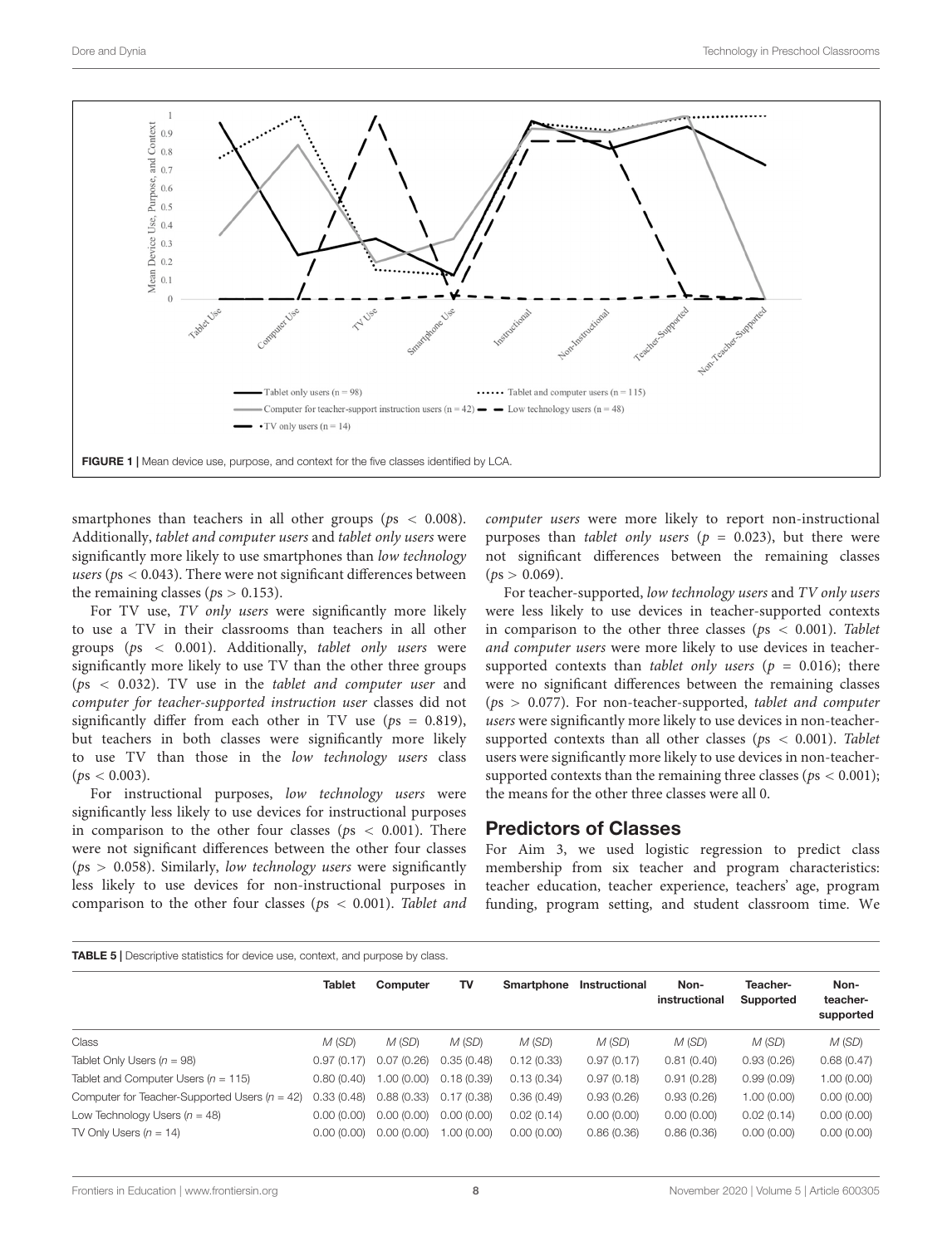Dore and Dynia Technology in Preschool Classrooms

first included the six predictors in separate models to examine whether they were related to class membership independently. Teacher age, program setting, and student classroom time did not significantly predict class membership. The remaining three predictors were then included in a single logistic regression model to predict class membership. (see **[Table 6](#page-8-0)**). Compared to teachers in centers with private funding, teachers in centers with publicly-funded childcare were more likely to be tablet and computer users than to be in any of the other classes: thirteen times more likely than to be *television only users* ( $OR = 13.33$ ,  $p = 0.016$ , more than three times as likely than to be low technology users (OR = 3.49,  $p = 0.003$ ), and almost three times more likely than to be *tablet users* (OR = 2.93,  $p = 0.001$ ) or computer for teacher-support instruction users ( $OR = 2.82$ ,  $p = 0.013$ ). Having more teaching experience was related to being more likely to be a low technology user than a tablet user (OR = 1.05,  $p = 0.045$ ), such that each additional year increased the likelihood of being in this class by 5%. Finally, teachers with more education were more likely to be tablet and computer users than low technology users  $(OR = 1.39,$  $p = 0.024$ .

## **DISCUSSION**

The goals of this study were to describe the prevalence and nature (i.e., purposes and contexts) of preschool teachers' classroom technology and media use, to examine whether distinct classes can represent such use, and to identify predictors of use. Overall, our findings suggest that technology use is prevalent in preschool settings and that most teachers are using devices in multiple contexts and for diverse purposes. Furthermore, we found that distinct classes can be identified based on both frequency of different device use and purposes of use. Finally, we determined that these classes were predicted by both program and teacher characteristics. Below we discuss our specific findings and their implications for research and practice.

In line with prior research [\(Pila et al.,](#page-13-4) [2019\)](#page-13-4), tablet and computer use were prevalent among the teachers in our sample: almost two in three teachers reported using tablets with children in their classrooms at least sometimes and one in five reported using them every day, whereas half of the teachers reported at least sometimes using computers with students in their classrooms and over a quarter reported daily computer use. Both smartphone and television use were less prevalent, but still, more than one in ten teachers reported using smartphones at least weekly, and almost one in five reported using television at least weekly. Television may be less common because it may be seen as less educational than more interactive forms of media and because many of the functions of television can now be accomplished on other devices (i.e., watching shows or movies on a computer or tablet via streaming services). Importantly, there was wide variability across respondents, such that for each device, a substantial portion of teachers reported daily use  $(>8\%)$ , and a substantial portion never used the device (>37%).

These prevalence data have several important implications. First, they suggest that reports of young children's technology and media use may be substantially underestimating how much children are exposed to these devices if they rely on parentreport and do not consider use in the preschool setting. Thus,

<span id="page-8-0"></span>TABLE 6 | Multinomial logistic regression analyses for teacher and program characteristics predicting membership into one of the five latent classes.

| <b>Profile comparisons</b>                                                                    | Logit SE                    |                          |  | <b>OR OR 95% CI</b>         |
|-----------------------------------------------------------------------------------------------|-----------------------------|--------------------------|--|-----------------------------|
| Tablet and Computer User (36.3%) vs. Tablet User                                              |                             |                          |  |                             |
| $(30.9\%)$                                                                                    |                             |                          |  |                             |
| Teachers' Education                                                                           |                             | 0.13 0.121 1.13 0.89     |  | 1.44                        |
| Teachers' Experience                                                                          |                             | 0.03 0.018 1.03 0.99     |  | 1.06                        |
| <b>PFCC</b>                                                                                   | 1.07**0.316 2.93 1.58       |                          |  | 5.43                        |
| Computer for Teacher-Support Instruction User<br>(13.2%) vs. Tablet User (30.9%)              |                             |                          |  |                             |
| Teachers' Education                                                                           |                             | 0.13 0.16 1.14 0.83      |  | 1.55                        |
| Teachers' Experience                                                                          | $-0.01$ 0.02 0.99 0.95      |                          |  | 1.04                        |
| <b>PFCC</b>                                                                                   |                             | 0.04 0.43 1.04 0.45 2.41 |  |                             |
| Low Technology User (15.1%) vs. Tablet User<br>$(30.9\%)$                                     |                             |                          |  |                             |
| Teachers' Education                                                                           | $-0.20$ 0.14 0.82 0.62      |                          |  | 1.08                        |
| Teachers' Experience                                                                          | $0.04*$ 0.02 1.05 1.00      |                          |  | 1.09                        |
| <b>PFCC</b>                                                                                   | $-0.18$ 0.44 0.84 0.35      |                          |  | 2.00                        |
| Television Only User (4.4%) vs. Tablet User (30.9%)                                           |                             |                          |  |                             |
| Teachers' Education                                                                           | $-0.19$ 0.22 0.82 0.53      |                          |  | 1.27                        |
| Teachers' Experience                                                                          | $-0.01$ 0.04 0.99 0.91      |                          |  | 1.07                        |
| <b>PFCC</b>                                                                                   | $-1.52$ 1.08 0.22 0.03      |                          |  | 1.83                        |
| Tablet and Computer User (36.3%) vs. Computer for<br>Teacher-Support Instruction User (13.2%) |                             |                          |  |                             |
| Teachers' Education                                                                           | $-0.00$ 0.16 1.00 0.73      |                          |  | 1.37                        |
| Teachers' Experience                                                                          |                             | 0.03 0.02 1.04 0.99      |  | 1.08                        |
| <b>PFCC</b>                                                                                   |                             | 1.04* 0.42 2.82 1.25     |  | 6.37                        |
| Low Technology User (15.1%) vs. Computer for<br>Teacher-Support Instruction User (13.2%)      |                             |                          |  |                             |
| Teachers' Education                                                                           | $-0.33$ 0.18 0.72 0.51      |                          |  | 1.02                        |
| Teachers' Experience                                                                          |                             | 0.05 0.03 1.05 1.00      |  | 1.11                        |
| PFCC                                                                                          | $-0.21$ 0.52 0.81 0.29      |                          |  | 2.25                        |
| Television Only User (4.4%) vs. Computer for<br>Teacher-Support Instruction User (13.2%)      |                             |                          |  |                             |
| Teachers' Education                                                                           | $-0.32$ 0.25 0.73 0.45      |                          |  | 1.18                        |
| Teachers' Experience                                                                          | $-0.01$ 0.04 0.99 0.91      |                          |  | 1.08                        |
| PFCC                                                                                          |                             | $-1.55$ 1.12 0.21 0.02   |  | 1.88                        |
| Tablet and Computer User (36.3%) vs. Television<br>Only User (4.4%)                           |                             |                          |  |                             |
| Teachers' Education                                                                           |                             | 0.32 0.23 1.38 0.88 2.15 |  |                             |
| Teachers' Experience                                                                          |                             | 0.04 0.04 1.04 0.96 1.13 |  |                             |
| PFCC                                                                                          |                             |                          |  | 2.59* 1.08 13.331.62 109.91 |
| Low Technology User (15.1%) vs. Television Only<br>User (4.4%)                                |                             |                          |  |                             |
| Teachers' Education                                                                           | $-0.01$ 0.24 0.99 0.62 1.57 |                          |  |                             |
| Teachers' Experience                                                                          |                             | 0.06 0.04 1.06 0.97 1.15 |  |                             |
| PFCC                                                                                          |                             |                          |  | 1.34 1.12 3.82 0.43 34.33   |
| Tablet and Computer User (36.3%) vs. Low<br>Technology User (15.1%)                           |                             |                          |  |                             |
| Teachers' Education                                                                           | $0.33*$ 0.15 1.39 1.04      |                          |  | 1.85                        |
| Teachers' Experience                                                                          | $-0.02$ 0.02 0.98 0.94      |                          |  | 1.03                        |
| <b>PFCC</b>                                                                                   | 1.25** 0.43 3.49 1.51       |                          |  | 8.05                        |

OR = odds ratio, vs. = versus, or compared to. \*p < 0.05; \*\*p < 0.01. To interpret the inverse of an odds ratio, compute 1/OR.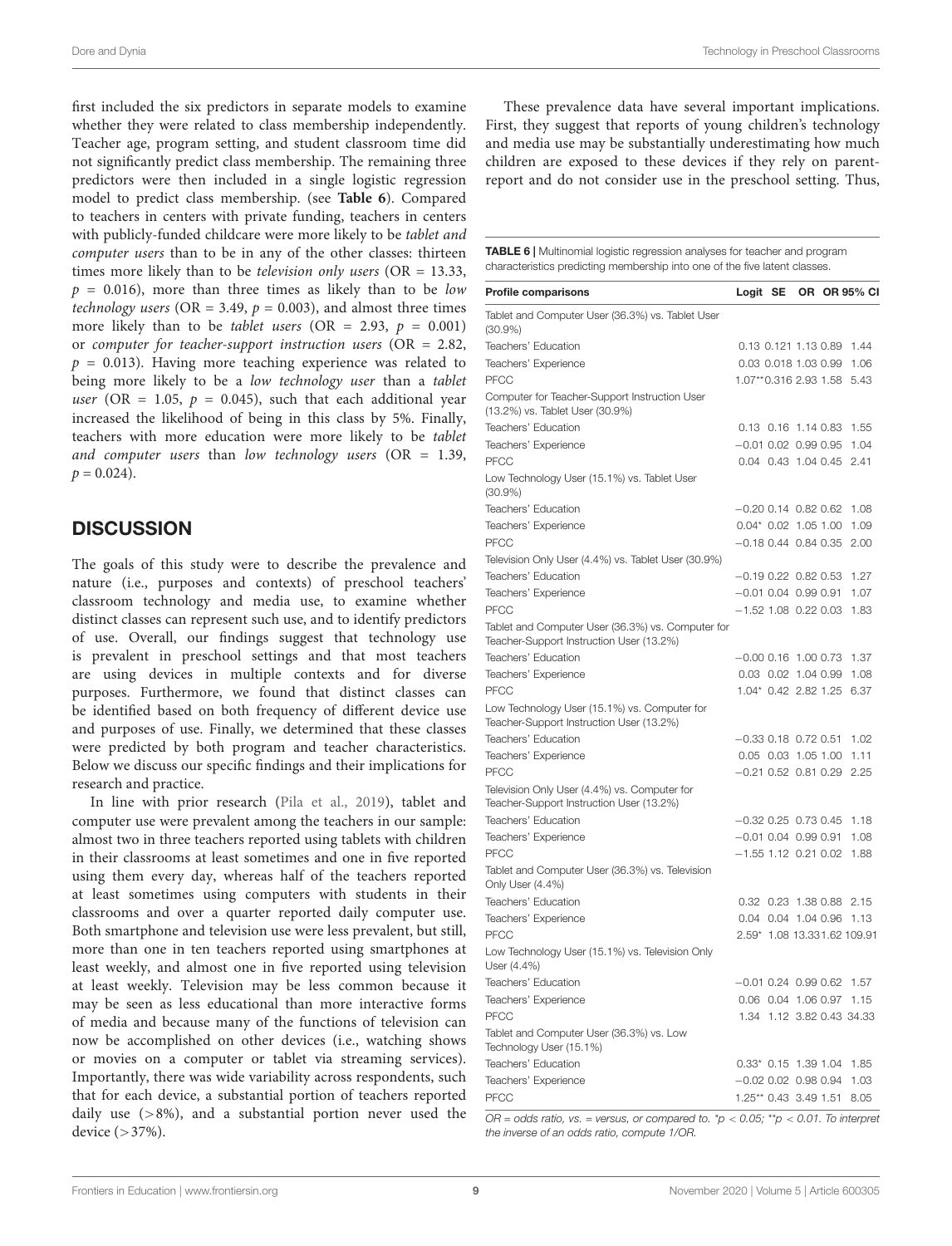even recent suggestions of increases in use (e.g., [Rideout,](#page-13-0) [2017;](#page-13-0) [Goode et al.,](#page-12-5) [2019\)](#page-12-5) may need to be revised upwards to take into account both home and school use. Second, the prevalence of and variability within technology and media use in these data suggest that such use may have meaningful impacts on classroom practices and high-quality instruction. Such effects may not be universally negative: in one recent study [\(Dore et al.,](#page-12-36) [2020\)](#page-12-36), there was a negative quadratic relation between first graders' home media use and language gains, such that a moderate amount of media use was related to larger language gains than low use, whereas high use was related to smaller gains. These results may reflect a too-much-of-a-good-thing effect [\(Pierce and](#page-13-13) [Aguinis,](#page-13-13) [2013\)](#page-13-13), such that a moderate level of media use may benefit language development because it introduces children to new vocabulary and ideas [\(Lavigne et al.,](#page-12-26) [2015\)](#page-12-26). In contrast, a high level may displace other language-enhancing activities in the home environment, thus leading to lower language development. A similar effect may be present in the classroom setting, such that moderate amounts of media use can be used to a positive effect, but more extreme amounts may be disruptive to learning. Linking classroom technology and media use to children's learning outcomes will be an important direction for future research.

The current study went beyond prior reports by investigating both the purposes for which and contexts in which teachers reported using technology and media. That the more frequently used devices (tablets and computers) were most often used for instructional purposes is somewhat promising, suggesting that teachers are aiming to incorporate technology and media use into their curricular objectives, as suggested by the NAEYC policy statement (2012). However, given the wide range of quality present among educational apps (e.g., [Callaghan and](#page-12-13) [Reich,](#page-12-13) [2018;](#page-12-13) Meyer et al., unpublished), it is not clear that even technology and media use that is intended to be instructional is effective for promoting learning. Several rubrics have been created to help educators make decisions about which apps are likely to be effective (e.g., [Papadakis et al.,](#page-12-37) [2020\)](#page-12-37), but none are yet in wide-use. Recently, Android's Google Play has added a "Teacher Approved" section to its store, which includes only apps that have been rated as high-quality by a panel of teachers on a framework created by researchers and education experts [\(Perez,](#page-13-14) [2020\)](#page-13-14). These developments represent positive movements toward a more critical examination of educational apps. However, limited evidence exists as to whether their inclusion in preschool classrooms is likely to be beneficial for learning or, conversely, is likely to replace high-quality instruction or valuable teacher and peer interactions that would otherwise be taking place. Smartphones and televisions were used relatively frequently for instructional purposes but were also used commonly for entertainment. This distinction may reflect differences in how teachers view the affordances of these devices or differences in the characteristics of teachers who use these devices, as discussed later concerning findings from our latent class analysis.

The stark differences in the contexts in which different devices were used likely reflects the affordances of each device. For example, it is not surprising that tablets and smartphones were used most often by individual children, as these devices are

designed to be used by an individual, and the posture that children assume when using such devices is likely to make it challenging to share the device with others [\(Hiniker et al.,](#page-12-38) [2018\)](#page-12-38). Furthermore, most apps that children are likely to use on these devices are not designed to be used by multiple users simultaneously. For example, [Vaala et al.](#page-13-15) [\(2015\)](#page-13-15) analyzed almost 200 top literacy apps for young children and found that only two of them included design features that would facilitate co-use. However, using tablets and smartphones with pairs, small groups, and the whole group were still relatively common, suggesting an opportunity for future studies to examine how teachers use these devices in contexts with multiple children. Nonteacher-supported contexts were relatively uncommon, except for individual tablet use. Non-teacher-supported smartphone use may be uncommon in part because smartphones are likely to be teachers' personal devices rather than classroom devices. In contrast to tablets and smartphones, the finding that computers were most likely to be used with the whole class may reflect teachers' use of these devices to project materials onto a smartboard for the class to use together. Notably, teachers reported high levels of teacher-supported whole class computer use and lower levels of non-teachersupported whole class use, suggesting that most teachers are using computers as part of their classroom instruction and not as often using a computer to project a video for children to consume independently.

Our results also showed that distinct classes could be established based on teachers' technology and media use. In line with our data on the overall frequency of device use, over half of the teachers were characterized as either tablet and computer users or tablet only users. This further highlights the prevalence of these devices in preschool classrooms, and the low use of smartphones and television among these groups suggests that rather than teachers falling into categories based solely on high and low technology and media use, teachers differ in the devices that they use in the classroom. The TV only user class, although making up a small percentage of the sample, had very low use of other devices. Similarly, the low technology user class was made up of a relatively small portion of teachers who were unlikely to use any of the devices in their classrooms.

The computer for teacher-supported instruction class was the only class characterized by how teachers reported using technology and media in the classroom rather than simply by the devices used. These teachers made up a relatively small portion of the sample, and their primary distinguishing features were more prevalent computer use than any other device and the stark distinction between a high level of teacher-supported use and a very low level of non-teacher-supported use. This aligns with the finding that computers were unlikely to be used in non-teacher-supported contexts, but notably, these teachers reported moderate use of other devices but were also unlikely to use them in non-teacher-supported contexts. Interestingly, these teachers, like all classes except for the low technology use group, reported high levels of both instructional and noninstructional purposes. This finding may reflect the fact that the purposes for which teachers use technology and media in the classroom might overlap. For example, a teacher may use a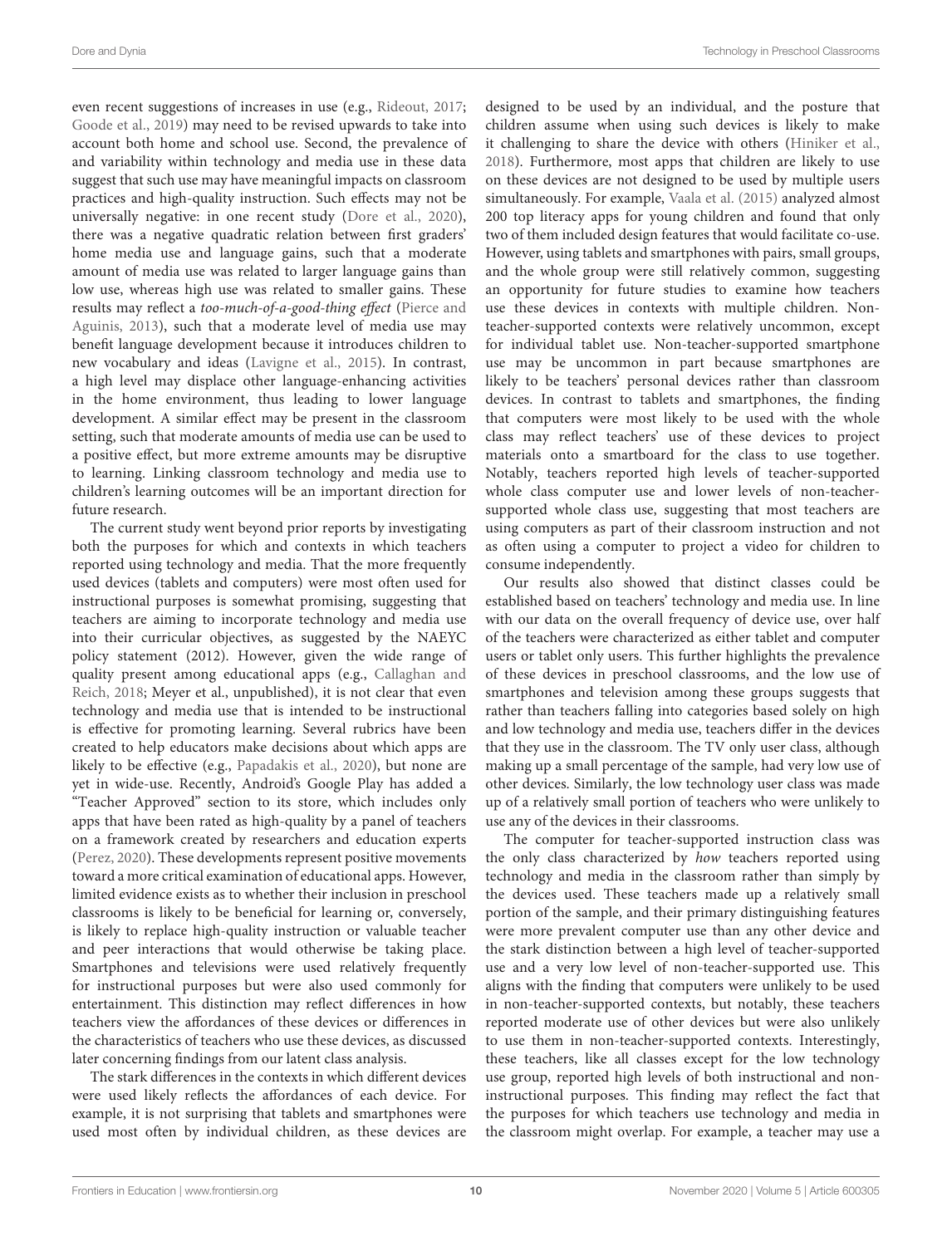computer to project a book about fish on a smartboard with the goal of teaching about animals but also think of it as a way to entertain students.

Notably, the finding that only 15% of teachers were categorized as low technology users highlights that the majority of preschool teachers reported using these devices to some extent in the classroom with their students. Although our prototypical view of a preschool classroom may include traditional activities like drawing, storybooks, and blocks, the classrooms of 2020 are likely to look quite different than the classrooms of earlier decades. This is especially true given that over 30% of our sample was characterized primarily by using tablets only, a device that was just introduced in 2010.

Finally, we found that the class to which teachers belonged was predicted by publicly-funded childcare settings, teaching experience, and teacher education. The finding that teachers in centers with publicly-funded childcare were more likely to be in the tablet and computer user class than in any other class is in line with prior research showing that student and neighborhood SES influenced teachers' attitudes toward technology and their classroom technology and media use [\(Christakis et al.,](#page-12-29) [2006;](#page-12-29) [Blackwell et al.,](#page-12-28) [2014\)](#page-12-28). This finding suggests that publicly-funded childcare settings may be more likely to provide these devices and encourage this kind of technology use. Notably, it does not seem to be the case that teachers in publicly-funded childcare centers are using devices solely as part of their curriculum, as noninstructional and non-teacher-supported were both high. Given historical evidence of a digital divide in home settings such that children from low-SES backgrounds have been less likely to have access to the newest devices or high-speed internet [\(Livingstone](#page-12-39) [and Helsper,](#page-12-39) [2007\)](#page-12-39), publicly-funded childcare centers may now have opportunities to obtain technology through state-funded programs or grants intended to address this gap. It is also possible that privately funded centers are more likely to restrict device use or have teachers who use either tablets or computers, but not both. Parents whose children attend privately-funded centers may be more likely to have negative attitudes toward children's technology and media use, leading center administrators to discourage device use in the classroom. Indeed, parents with higher education and higher income are more likely to be aware of the American Academy of Pediatrics recommendations about limiting children's media use [\(Rideout,](#page-13-0) [2017\)](#page-13-0), which may lead them to prefer less media in the classroom environment. Additionally, a report from [Office of Communications](#page-12-40) [\(2016\)](#page-12-40) found that United Kingdom parents from middle- and uppersocioeconomic status backgrounds are more likely to be concerned about the time their children spend with technology and media than parents from lower socioeconomic status backgrounds. Regardless of the reasons, the increased likelihood of using tablets and computers among teachers in publiclyfunded childcare settings may have important implications for students' classroom experiences.

The finding that teachers with higher education were more likely to be tablet and computer users in comparison to low technology users may suggest that teachers with higher education are more comfortable using technology in general, perhaps due to experience with technology they had in the college setting.

Furthermore, these teachers may have more time or resources to find media content that they think is appropriate for their students. Lastly, the finding that teachers with more experience were more likely to be low technology users than tablets users is in line with prior research [\(Blackwell et al.,](#page-12-28) [2014\)](#page-12-28) and may suggest that teachers' practices solidify and stay consistent over years in the profession, such that teachers who began in the classroom before tablets were prevalent are less likely to incorporate these devices into their classroom practice as they become available. Indeed, research shows that teachers' practices improve during the first few years of teaching, but additional experience does not appear to further improve practice [\(Rivkin et al.,](#page-13-16) [2005\)](#page-13-16), suggesting that teachers may become established in their patterns and be unlikely to change their practices substantially after that point. This idea is also in line with psychological research showing that individuals become more resistant to change when they have more experience with a task [\(Sagie et al.,](#page-13-17) [1985\)](#page-13-17). Notably, teachers' age was not a predictor of class, suggesting that it is experience in the classroom per se, rather than generational differences that account for this finding.

These findings may have important applications for stakeholders concerned about or interested in technology and media use in preschool classrooms. First, educators and administrators may be interested in these findings because classroom technology and media use may be more prevalent than they would have previously imagined. Notably, despite much focus on screen-free play in early childhood education, technology and media use may not be a negative presence in these classrooms, as teachers report frequently using devices for instructional purposes. Given the prevalence of classroom technology and media use, administrators would do well to consider adopting formal policies or philosophies to guide their teachers' use of devices in the classroom, as well as investing in professional development to ensure that teachers have the knowledge and resources to choose appropriate technology and media to support their curricular goals (Dubé et al., unpublished). These data also suggest that administrators in publicly-funded childcare centers may want to pay special attention to professional development around technology, given that teachers in these settings were likely to use both tablets and computers. For administrators who want to incorporate technology and media into their classrooms for instructional purposes, these data suggest that they may want to focus on teachers with more experience and those with lower levels of education, as they may need more support in order to embrace new technology use in the classroom. Furthermore, administrators may want to invest in computers and tablets, rather than televisions, as interactive devices appear to be used more frequently for instructional purposes.

These findings may also have applications for parents of young children. If parents are concerned about the time that their children are spending on screens, these data suggest that it will be important for them to consider technology and media use in the classroom as part of their child's daily screen time. Indeed, parents choosing a childcare center may want to ask about classroom technology and media use, especially in a nuanced way that distinguishes between instructional and non-instructional use.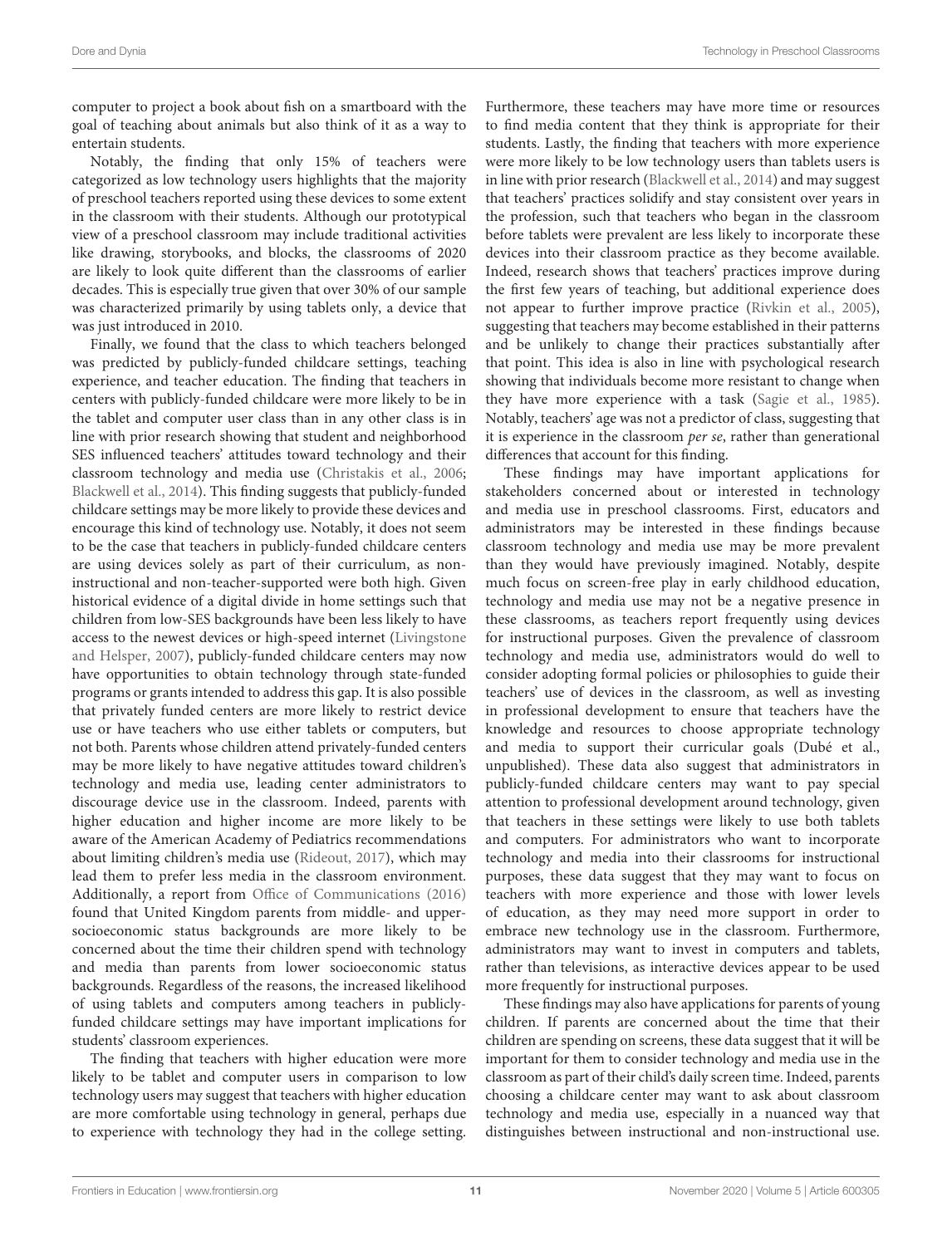Furthermore, parents would do well to consider a conversation with their child's teacher to ask about suggestions for educational media that could be used in the home environment to support learning across these settings.

Finally, these findings could have applications for technology and media creators. First, it would be helpful for these professionals to create more products for classroom co-use, as teachers appear to be interested in using devices, especially tablets, in teacher-supported contexts and for pair and small group use. As noted above, few apps are currently created with specific affordances for co-use, leaving an important opening for media creators. Second, given the apparent interest in using technology and media in the classroom for instructional purposes, creators should consider collaborating with researchers to test the educational effectiveness of their products. Given the dearth of research-tested media, products that could provide evidence of their benefits for children's learning would likely be popular among early childhood educators.

Together, these findings set the foundation for future research to explore additional aspects of technology and media use in preschool classrooms. However, there are several limitations of the current study. Although we identified here purposes and contexts that are theoretically likely to be supportive of children's learning, we did not collect any data from children and our data cannot shed light on the effectiveness of teachers' naturalistic use of media and technology in the classroom. It will be important for future studies to examine the extent to which technology and media use overall and the nature of media use are associated with children's learning and development.

Furthermore, the data reported here were teacher-reported, and future research would do well to examine more objective ways to assess technology and media use, including classroom observation, as self-report has limitations around both memory constraints and social desirability. Notably, the design of the survey in the current study also has some limitations. We relied on reports of frequency rather than duration because we expected that it would be challenging for teachers to accurately estimate the duration of use, especially for infrequent uses or uses that occur sporadically rather than in a planned manner. However, this choice means that we cannot estimate how long children may be spending using technology and media in preschool classrooms. In addition to classroom observation, future research might consider daily diaries and other methods for obtaining estimates of duration.

Additionally, although we captured several important teacher and program characteristics that we expected might be related to classroom technology and media use, there are likely to be other factors that influence such use. For example, we did not have data on the curriculum used in each classroom, which may either include or preclude the use of technology. Future research should examine curricula and other features of classrooms, programs, and teachers that may influence technology and media use.

Finally, although our survey may have included some national and international participants, these data likely reflect mostly early childhood educators in Ohio. The extent to which these results are generalizable beyond this group is not clear. Future research should aim to obtain more representative samples and

include a more geographically diverse population, including educators outside of the United States.

These data show that technology and media use is increasingly prevalent in preschool classrooms, and future research to understand its association with children's skill growth will be necessary for understanding the role that classroom technology and media use may play in school readiness. Given the rapid rise in technology and media for young children, it is likely that many centers do not have formal policies on their use in classrooms and that wide variability exists across teachers in both their use of technology and their preparation for using technology and media in developmentally-appropriate ways. The results of the current study demonstrate substantial variability in preschool teachers' use of technology and media in the classroom, suggesting a potential contributing factor to differences in teachers' effectiveness and children's skill growth. Future research should build on these findings to investigate associations with children's learning and draw from developmental science and education research to develop strategies to help teachers use technology to effectively support their curricular goals.

## DATA AVAILABILITY STATEMENT

The raw data supporting the conclusions of this article will be made available upon request, without undue reservation.

## ETHICS STATEMENT

The studies involving human participants were reviewed and approved by the Institutional Review Board of The Ohio State University. The patients/participants provided their written informed consent to participate in this study.

# AUTHOR CONTRIBUTIONS

RD conceptualized the current study. Both authors jointly created materials, oversaw data collection, conducted data analyses, and drafted the work.

## FUNDING

Funding for this project was provided by a Seed Research Funding Grant from the Crane Center for Early Childhood Research and Policy at The Ohio State University.

# ACKNOWLEDGMENTS

We thank Jennifer Bostic and Logan Pelfrey for assistance with recruitment, Randi Bates for advisement on data analyses, Gloria Yeomans-Maldonado for calling our attention to the too-muchof-a-good-thing effect, and Caroline Gaudreau for providing valuable feedback on an earlier version of this manuscript.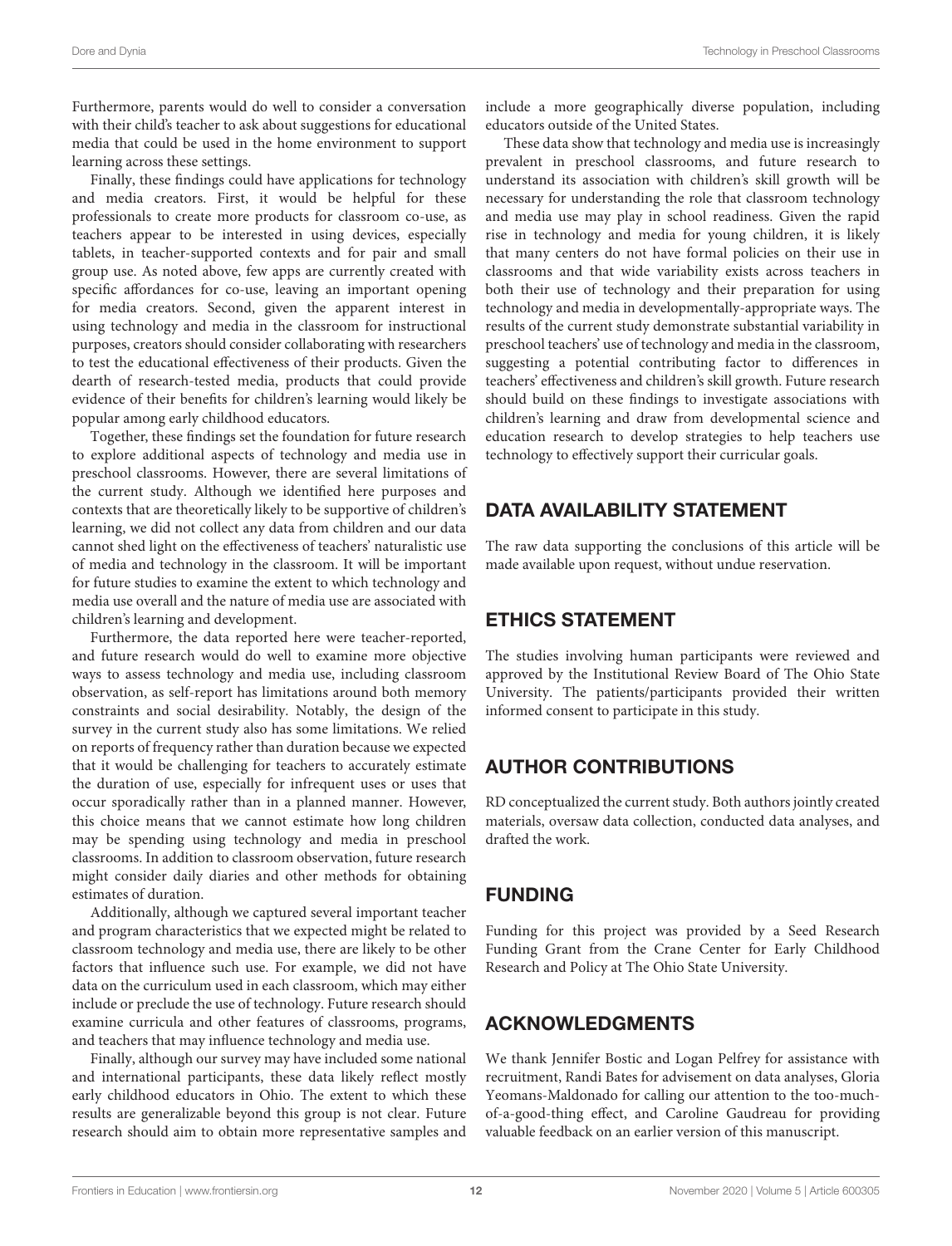## **REFERENCES**

- <span id="page-12-17"></span>Bierman, K. L., Domitrovich, C. E., Nix, R. L., Gest, S. D., Welsh, J. A., Greenberg, M. T., et al. (2008). Promoting academic and social-emotional school readiness: the head start REDI program. Child Dev. 79, 1802–1817. [doi: 10.1111/j.1467-](https://doi.org/10.1111/j.1467-8624.2008.01227.x) [8624.2008.01227.x](https://doi.org/10.1111/j.1467-8624.2008.01227.x)
- <span id="page-12-28"></span>Blackwell, C. K., Lauricella, A. R., and Wartella, E. (2014). Factors influencing digital technology use in early childhood education. Comput. Educ. 77, 82–90. [doi: 10.1016/j.compedu.2014.04.013](https://doi.org/10.1016/j.compedu.2014.04.013)
- <span id="page-12-22"></span>Borzekowski, D. L. G., and Henry, H. K. (2010). The impact of Jalan Sesama on the educational and healthy development of Indonesian preschool children: an experimental study. Int. J. Behav. Dev. 35, 169–179. [doi: 10.1177/](https://doi.org/10.1177/0165025410380983) [0165025410380983](https://doi.org/10.1177/0165025410380983)
- <span id="page-12-13"></span>Callaghan, M. N., and Reich, S. M. (2018). Are educational preschool apps designed to teach? An analysis of the app market. Learn. Media Technol. 43, 280–293. [doi: 10.1080/17439884.2018.1498355](https://doi.org/10.1080/17439884.2018.1498355)
- <span id="page-12-29"></span>Christakis, D. A., Garrison, M. M., and Zimmerman, F. J. (2006). Television viewing in child care programs: a national survey. Commun. Rep. 19, 111–120. [doi: 10.1080/08934210600920705](https://doi.org/10.1080/08934210600920705)
- <span id="page-12-34"></span>Clark, S. L., and Muthén, B. (2009). Relating Latent Class Analysis Results to Variables not Included in the Analysis. Los Angeles, CA: University of California.
- <span id="page-12-10"></span>Clarke, A. T., and Kurtz-Costes, B. (1997). Television viewing, educational quality of the home environment, and school readiness. J. Educ. Res. 90, 279–285. [doi: 10.1080/00220671.1997.10544584](https://doi.org/10.1080/00220671.1997.10544584)
- <span id="page-12-0"></span>Connor, C. M., Morrison, F. J., and Slominski, L. (2006). Preschool instruction and children's emergent literacy growth. J. Educ. Psychol. 98, 665–689. [doi:](https://doi.org/10.1037/0022-0663.98.4.665) [10.1037/0022-0663.98.4.665](https://doi.org/10.1037/0022-0663.98.4.665)
- <span id="page-12-27"></span>Couse, L. J., and Chen, D. W. (2010). A tablet computer for young children? Exploring its viability for early childhood education. J. Res. Technol. Educ. 43, 75–96. [doi: 10.1080/15391523.2010.10782562](https://doi.org/10.1080/15391523.2010.10782562)
- <span id="page-12-24"></span>Daugherty, L., Dossani, R., Johnson, E. E., and Wright, C. (2014). Moving Beyond Screen Time: Redefining Developmentally Appropriate Technology Use in Early Education. Washington, DC: RAND Corporation.
- <span id="page-12-36"></span>Dore, R. A., Logan, J., Lin, T.-J., Purtell, K. M., and Justice, L. (2020). Characteristics of Children's media use and gains in language and literacy skills. Front. Dev. Psychol. 11:2224. [doi: 10.3389/fpsyg.2020.02224](https://doi.org/10.3389/fpsyg.2020.02224)
- <span id="page-12-19"></span>Dore, R. A., Shirilla, M., Hopkins, E., Collins, M., Scott, M., Schatz, J., et al. (2019). Education in the app store: using a mobile game to support U.S. preschoolers' vocabulary learning. J. Child. Media 13, 452–471. [doi: 10.1080/17482798.2019.](https://doi.org/10.1080/17482798.2019.1650788) [1650788](https://doi.org/10.1080/17482798.2019.1650788)
- <span id="page-12-25"></span>Dore, R. A., and Zimmermann, L. (2020). "Coviewing, scaffolding, and children's media comprehension," in The International Encyclopedia of Media Psychology, eds J. Van den Bulck, D. Ewoldsen, M. Mares, and E. Scharrer (Hoboken: Wiley-Blackwell).
- <span id="page-12-14"></span>Elliott, S. N., and Gresham, F. M. (1993). Social skills interventions for children. Behav. Modif. 17, 287–313. [doi: 10.1177/01454455930173004](https://doi.org/10.1177/01454455930173004)
- <span id="page-12-7"></span>Gerritsen, S., Morton, S. M., and Wall, C. R. (2016). Physical activity and screen use policy and practices in childcare: results from a survey of early childhood education services in New Zealand. Austral. N.Zeal. J. Public Health 40, 319– 325. [doi: 10.1111/1753-6405.12529](https://doi.org/10.1111/1753-6405.12529)
- <span id="page-12-5"></span>Goode, J. A., Fomby, P., Mollborn, S., and Limburg, A. (2019). Children's technology time in two US cohorts. Child Indic. Res. 13, 1107–1132. [doi:](https://doi.org/10.1007/s12187-019-09675-x) [10.1007/s12187-019-09675-x](https://doi.org/10.1007/s12187-019-09675-x)
- <span id="page-12-1"></span>Hamre, B. K., and Pianta, R. C. (2007). "Learning opportunities in preschool and early elementary classrooms," in School Readiness and the Transition to Kindergarten in the Era of Accountability, eds R. C. Pianta, M. J. Cox, and K. L. Snow (Baltimore: Paul H Brookes Publishing), 49–83.
- <span id="page-12-38"></span>Hiniker, A., Lee, B., Kientz, J. A., and Radesky, J. S. (2018). "Let's play! digital and analog play between preschoolers and parents," in Proceedings of the 2018 CHI Conference on Human Factors in Computing Systems Montreal, 1–13.
- <span id="page-12-12"></span>Hirsh-Pasek, K., Zosh, J. M., Golinkoff, R. M., Gray, J. H., Robb, M. B., and Kaufman, J. (2015). Putting education in "educational" apps: lessons from the science of learning. Psychol. Sci. Public Interest 16, 3–34. [doi: 10.1177/](https://doi.org/10.1177/1529100615569721) [1529100615569721](https://doi.org/10.1177/1529100615569721)
- <span id="page-12-16"></span>Huber, B., Yeates, M., Meyer, D., Fleckhammer, L., and Kaufman, J. (2018). The effects of screen media content on young children's executive

functioning. J. Exp. Child Psychol. 170, 72–85. [doi: 10.1016/j.jecp.201](https://doi.org/10.1016/j.jecp.2018.01.006) [8.01.006](https://doi.org/10.1016/j.jecp.2018.01.006)

- <span id="page-12-35"></span>Jung, T., and Wickrama, K. A. (2008). An introduction to latent class growth analysis and growth mixture modeling. Soc. Pers. Psychol. Compass 2, 302–317. [doi: 10.1111/j.1751-9004.2007.00054.x](https://doi.org/10.1111/j.1751-9004.2007.00054.x)
- <span id="page-12-8"></span>Khan, K. S., Purtell, K. M., Logan, J., Ansari, A., and Justice, L. M. (2017). Association between television and parent-child reading in the early home environment. J. Dev. Behav. Pediatr. 38, 521–527. [doi: 10.1097/dbp.](https://doi.org/10.1097/dbp.0000000000000465) [0000000000000465](https://doi.org/10.1097/dbp.0000000000000465)
- <span id="page-12-32"></span>Kline, R. B. (2011). "Convergence of structural equation modeling and multilevel modeling," in The SAGE Handbook of Innovation in Social Research Methods, eds M. Williams & W. P. Vogt (Thousand Oaks, CA: SAGE Publications), 562–589. [doi: 10.4135/9781446268261.n31](https://doi.org/10.4135/9781446268261.n31)
- <span id="page-12-26"></span>Lavigne, H. J., Hanson, K. G., and Anderson, D. R. (2015). The influence of television coviewing on parent language directed at toddlers. J. Appl. Dev. Psychol. 36, 1–10. [doi: 10.1016/j.appdev.2014.11.004](https://doi.org/10.1016/j.appdev.2014.11.004)
- <span id="page-12-15"></span>Lillard, A. S., Drell, M. B., Richey, E. M., Boguszewski, K., and Smith, E. D. (2015). Further examination of the immediate impact of television on children's executive function. Dev. Psychol. 51, 792–805. [doi: 10.1037/a0039097](https://doi.org/10.1037/a0039097)
- <span id="page-12-39"></span>Livingstone, S., and Helsper, E. (2007). Gradations in digital inclusion: children, young people and the digital divide. New Media Soc. 9, 671–696. [doi: 10.1177/](https://doi.org/10.1177/1461444807080335) [1461444807080335](https://doi.org/10.1177/1461444807080335)
- <span id="page-12-2"></span>Magee, C. A., Lee, J. K., and Vella, S. A. (2014). Bidirectional relationships between sleep duration and screen time in early childhood. JAMA Pediatr. 168, 465–470. [doi: 10.1001/jamapediatrics.2013.4183](https://doi.org/10.1001/jamapediatrics.2013.4183)
- <span id="page-12-20"></span>McCarthy, E., Tiu, M., and Li, L. (2018). Learning math with Curious George and the Odd Squad: transmedia in the classroom. Technol. Knowl. Learn. 23, 223–246. [doi: 10.1007/s10758-018-9361-4](https://doi.org/10.1007/s10758-018-9361-4)
- <span id="page-12-21"></span>Michael Cohen Group (2013). Effects of Interaction with Pocoyo PlaySets on Preschool (Spanish) ELL Children's English Language Learning: A Randomized Controlled Trial. New York, NY: Michael Cohen Group.
- <span id="page-12-30"></span>Muthén, L. K., and Muthén, B. O. (2008). Mplus (Version 8). Los Angeles, CA: Muthén & Muthén.
- <span id="page-12-9"></span>Nathanson, A. I., and Rasmussen, E. E. (2011). TV viewing compared to book reading and toy playing reduces responsive maternal communication with toddlers and preschoolers. Hum. Commun. Res. 37, 465–487. [doi: 10.1111/j.](https://doi.org/10.1111/j.1468-2958.2011.01413.x) [1468-2958.2011.01413.x](https://doi.org/10.1111/j.1468-2958.2011.01413.x)
- <span id="page-12-18"></span>National Association for the Education of Young Children [NAEYC] (2012). Position Statement: Technology and Young Children. Washington, DC: National Association for the Education of Young Children.
- <span id="page-12-6"></span>Northwestern University (2015). Technology in the Lives of Educators and Early Childhood Programs: Trends in Access, Use, and Professional Development from 2012 to 2014. Evanston, IL: Northwestern University.
- <span id="page-12-33"></span>Nylund, K. L., Asparouhov, T., and Muthén, B. O. (2007). Deciding on the number of classes in latent class analysis and growth mixture modeling: a Monte Carlo simulation study. Struct. Equ. Model. Multidiscip. J. 14, 535–569. [doi: 10.1080/](https://doi.org/10.1080/10705510701575396) [10705510701575396](https://doi.org/10.1080/10705510701575396)
- <span id="page-12-31"></span>Nylund-Gibson, K., and Choi, A. Y. (2018). Ten frequently asked questions about latent class analysis. Transl. Issues Psychol. Sci. 4:440. [doi: 10.1037/tps0000176](https://doi.org/10.1037/tps0000176)
- <span id="page-12-40"></span>Office of Communications (2016). Children and Parents: Media Use and Attitudes Report 2016. London: Office of Communications.
- <span id="page-12-3"></span>Office of Communications (2017). Children and Parents: Media Use and Attitudes Report 2017. London: Office of Communications.
- <span id="page-12-11"></span>Pagani, L. S., Fitzpatrick, C., and Barnett, T. A. (2013). Early childhood television viewing and kindergarten entry readiness. Pediatr. Res. 74, 350–355. [doi: 10.](https://doi.org/10.1038/pr.2013.105) [1038/pr.2013.105](https://doi.org/10.1038/pr.2013.105)
- <span id="page-12-37"></span>Papadakis, S., Vaiopoulou, J., Kalogiannakis, M., and Stamovlasis, D. (2020). Developing and exploring an evaluation tool for educational apps (ETEA) targeting kindergarten children. Sustainability 12:4201. [doi: 10.3390/su1](https://doi.org/10.3390/su12104201) [2104201](https://doi.org/10.3390/su12104201)
- <span id="page-12-4"></span>Papadakis, S., Zaranis, N., and Kalogiannakis, M. (2019). Parental involvement and attitudes towards young Greek children's mobile usage. Int. J. Child Comput. Interact. 22:100144. [doi: 10.1016/j.ijcci.2019.100144](https://doi.org/10.1016/j.ijcci.2019.100144)
- <span id="page-12-23"></span>Pasnik, S., Llorente, C., Hupert, N., and Moorthy, S. (2016). Dramatic change, persistent challenges: a five-year view of children's educational media as resources for equity. J. Children Media 10, 229–237. [doi: 10.1080/17482798.](https://doi.org/10.1080/17482798.2016.1140483) [2016.1140483](https://doi.org/10.1080/17482798.2016.1140483)